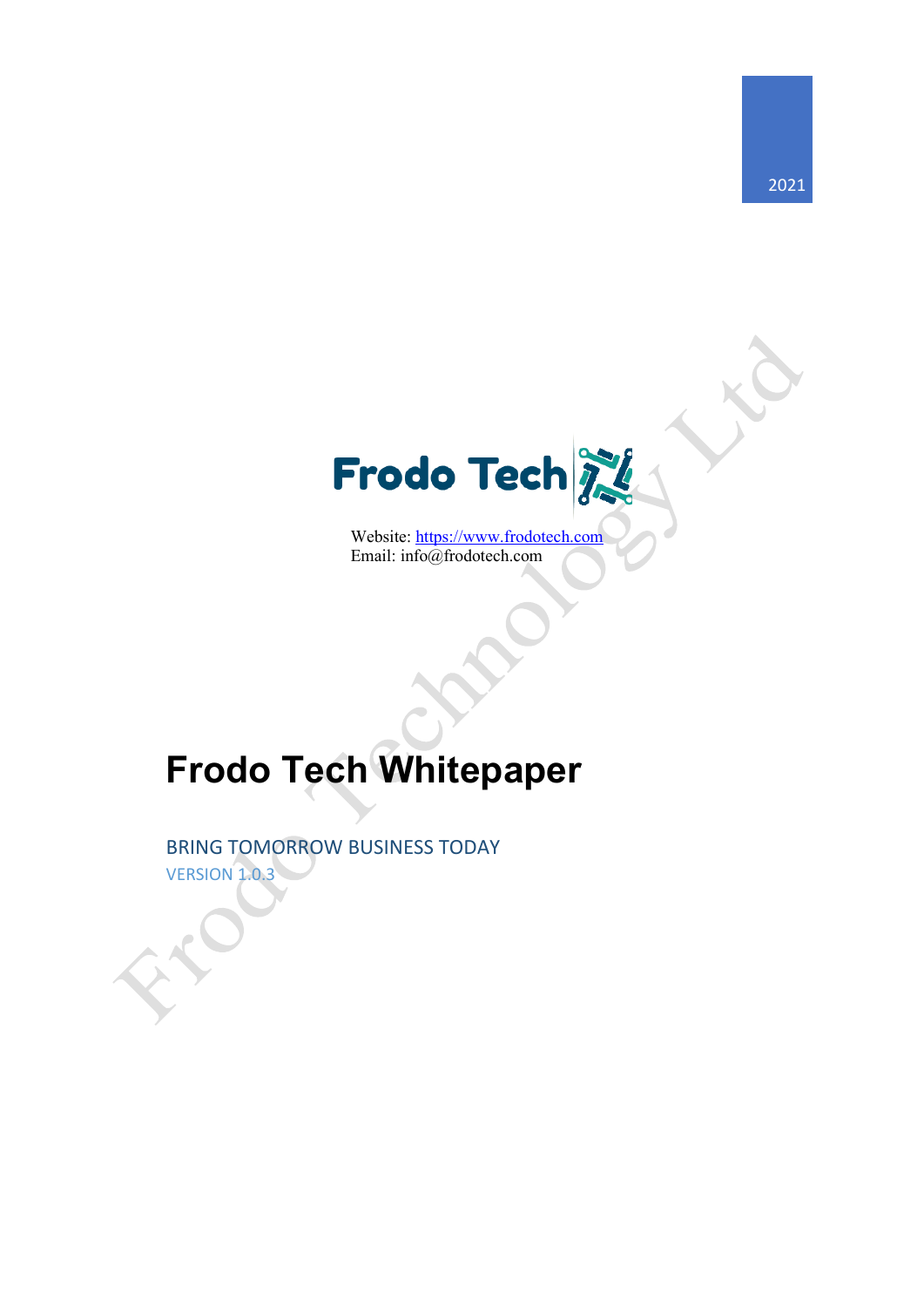## **Table of Contents**

| $\bullet$ |  |
|-----------|--|
|           |  |
| $\bullet$ |  |
|           |  |
|           |  |
|           |  |
|           |  |
|           |  |
|           |  |
|           |  |
|           |  |
|           |  |
|           |  |
|           |  |
|           |  |
|           |  |
|           |  |
|           |  |
|           |  |
|           |  |
|           |  |
|           |  |
|           |  |
|           |  |
|           |  |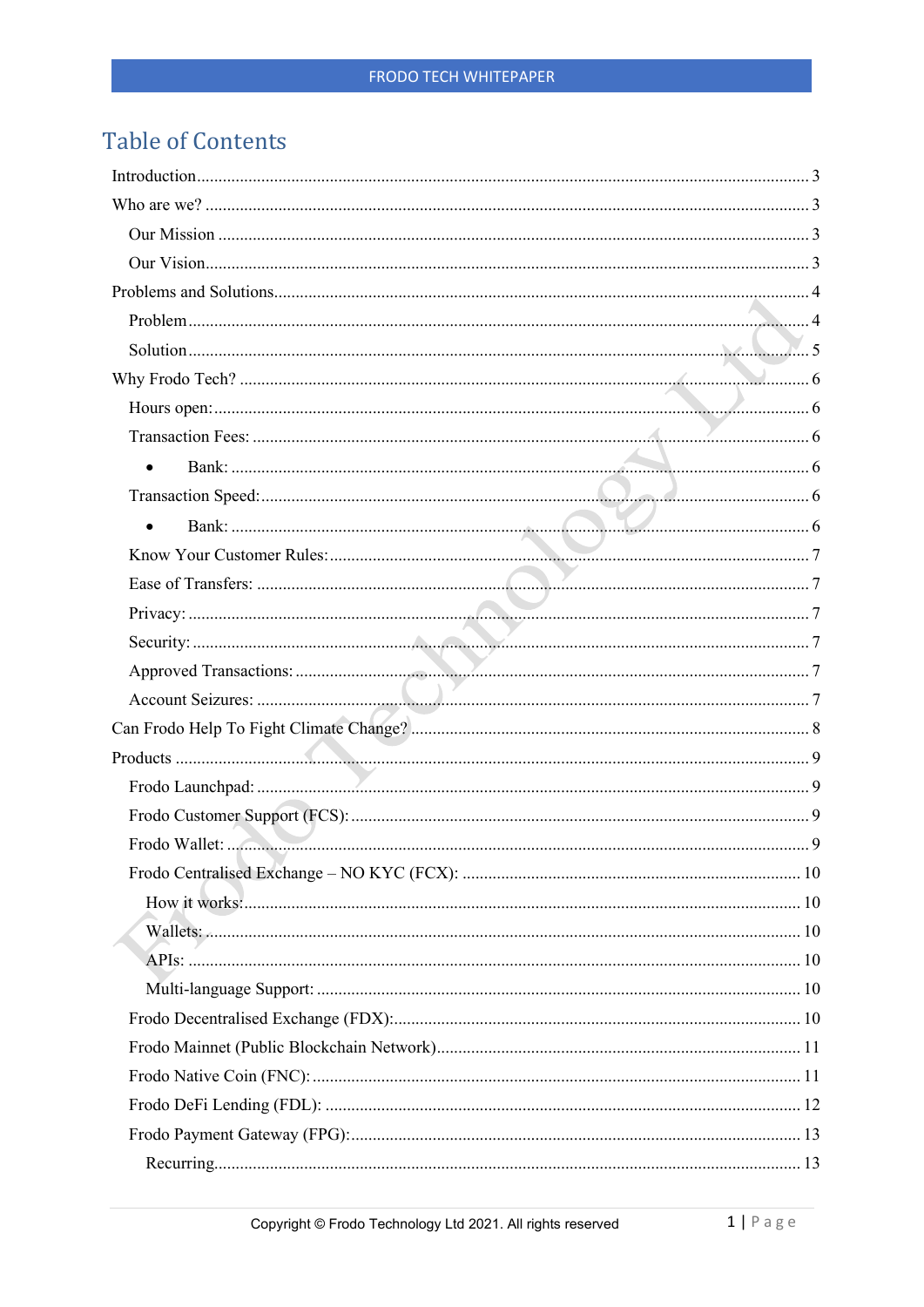## Table of Figures

| <b>Table of Figures</b> |    |
|-------------------------|----|
|                         |    |
|                         |    |
|                         | 15 |
|                         |    |
|                         |    |

|  | 14 |
|--|----|
|  |    |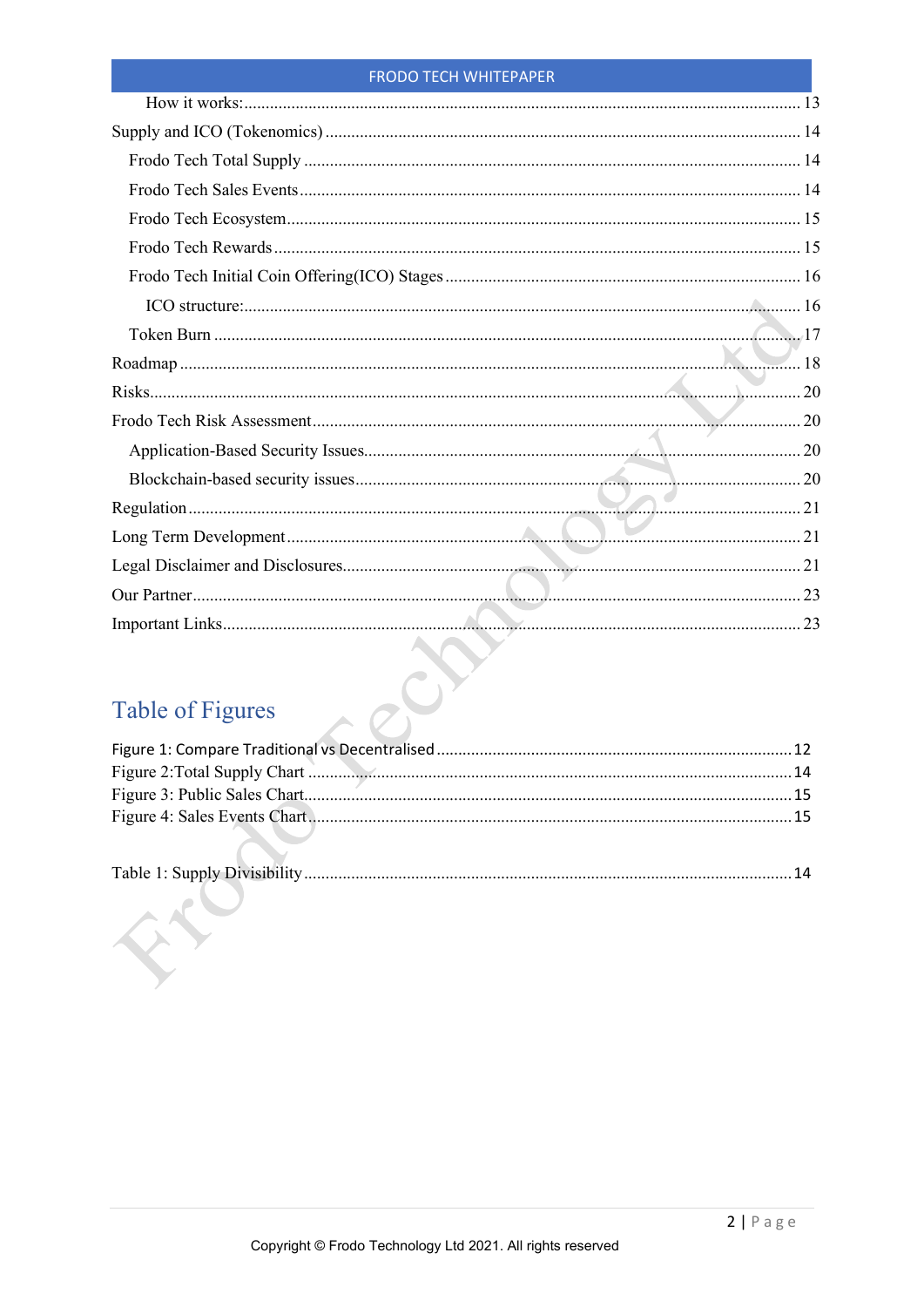## <span id="page-3-0"></span>Introduction

The Frodo Tech is a BEP-20 based token issued by Frodo Technology Ltd (Auckland, New Zealand).

Frodo Tech is a financial blockchain ecosystem. We provide our customers with financial services globally without any limitation of race or region.

Our customer's privacy is our priority and we do not require any type of KYC. In our ecosystem, all people, regardless of nationality, race, or country, can interact financially together.

The Frodo Tech ecosystem includes:

- Frodo Launchpad
- $\triangleright$  Frodo Customer Support (FCS)
- Frodo Wallet
- Frodo Payment Gateway (FPG)
	- o Fund Transfer
	- o Online Shopping
- $\triangleright$  Frodo Decentralised Cryptocurrency Exchange (FDX)
- $\triangleright$  Frodo Centralised Cryptocurrency Exchange (FCX)
- > Mainnet
- $\triangleright$  Frodo Native Coin (FNC)
- $\triangleright$  Frodo DeFi Lending (FDL)
- $\triangleright$  Frodo NFTs Marketplace (FNM)
- $\triangleright$  Other utilities
	- o Decentralised Worldwide Stock Market (DWSM)
	- o Frodo Forex Bridge (FFB)

#### <span id="page-3-1"></span>Who are we?

Frodo Tech is an IT company based in New Zealand. It includes highly skilled experts in efficiently delivering and implementing advanced technologies such as Artificial Intelligence (AI) and cybersecurity both in on-site and cloud environments at low cost. Frodo Tech provides best-fit and trustful solutions around AI, cybersecurity, data analysis, custom applications, mobility, migration, and managed services.

In early 2021, Frodo Tech's team decided to start a new era in technology. The FT team had done considerable research into Blockchain and cryptocurrency, which are fantastic and ondemand. However, we decided to start our business on Blockchain and provide a unique cryptocurrency service. We aim to create a secure, trustable excellent payment platform that provides Blockchain as a service (BaS).

#### <span id="page-3-2"></span>Our Mission

- Getting into the crypto industry.
- Place in the wider ecosystem.

#### <span id="page-3-3"></span>Our Vision

- Technology for tomorrow, delivered today.
- Using a decentralised blockchain network to bring billions of the unbanked into the global economy.
- Utilise blockchain technology as a financial tool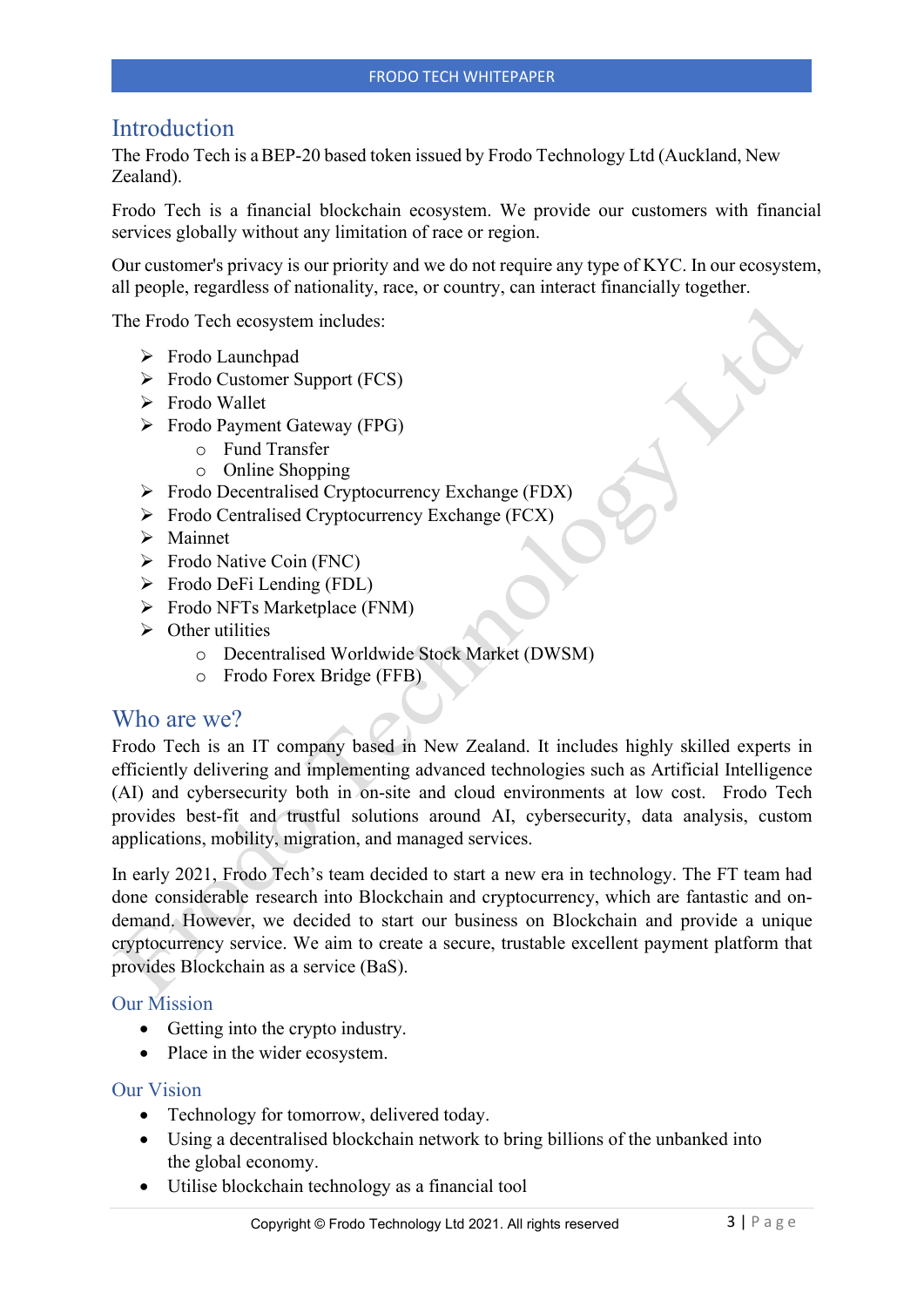## <span id="page-4-0"></span>Problems and Solutions

#### <span id="page-4-1"></span>Problem

Did you know that over two billion people in the world still do not have a bank account? You might think that most of them live in the low and middle income emerging markets. However, even in highly developed countries, a large number of people are excluded from the traditional financial services by different barriers, such as lack of trustable local banking infrastructure in remote areas, inability to maintain the minimum deposit required for an account, inability to provide valid ID to register as a customer. The list just goes on. Without access to savings and credit, these unbanked people cannot participate in the virtuous cycle of economic growth or the security and interest that banks provide.

The unbanked constitute a large market that is not well served by any existing institutions. In developing countries, mainstream banks are unwilling to extend credit to them. Normally it involves extremely high interest rates to offset the risk, a major pain point for the unbanked.

Changes in payment systems can occur because of reforms or innovation. In that case, there are implications for financial ecosystems, some of which are mentioned below.

#### Not Bank Independent

Traditional payment gateway services are provided by and tie businesses to a single bank, limiting your ability to improve performance and control your payment experience. Unfortunately, this can lock a company into paying higher transaction costs, accepting poor customer service, and being unable to process transactions if the banks' payment service goes down. This service stickiness with the bank is often in the bank's best interest and not the merchants. One of the main challenges traditional gateways face is the pain associated with trying to change their acquiring bank.

#### Lack of Support

Banks aren't known for a high level of customer support when it comes to payment services. Unfortunately, if the acquiring bank is underperforming and you are locked into a banking contract, there isn't much you can do about it.

#### Lack of Flexibility

Customer expectations and payment technology are changing rapidly, and with this comes the need for flexibility. Something traditional banking payment gateways often don't have.

A rigid, inflexible payment gateway can be costly and limit your ability to migrate to a different financial institution, add new features or access reduced financial institution costs.

#### Built for the Mass Market, Not Individual Customer Needs

Unfortunately, most traditional payment gateways won't suit the customised needs of a larger enterprise. Services are sold to merchants based on the 'type' of business they are, rather than the unique requirements of the customer.

This can restrict the number of features you can access and often results in a low solution fit, requiring internal investment to bridge the gap. As an example, an off-the-shelf gateway specifically for a retail business may not support custom page designs and configurable realtime notifications, which limits a merchant's ability to tailor the user experience to meet customers evolving expectations.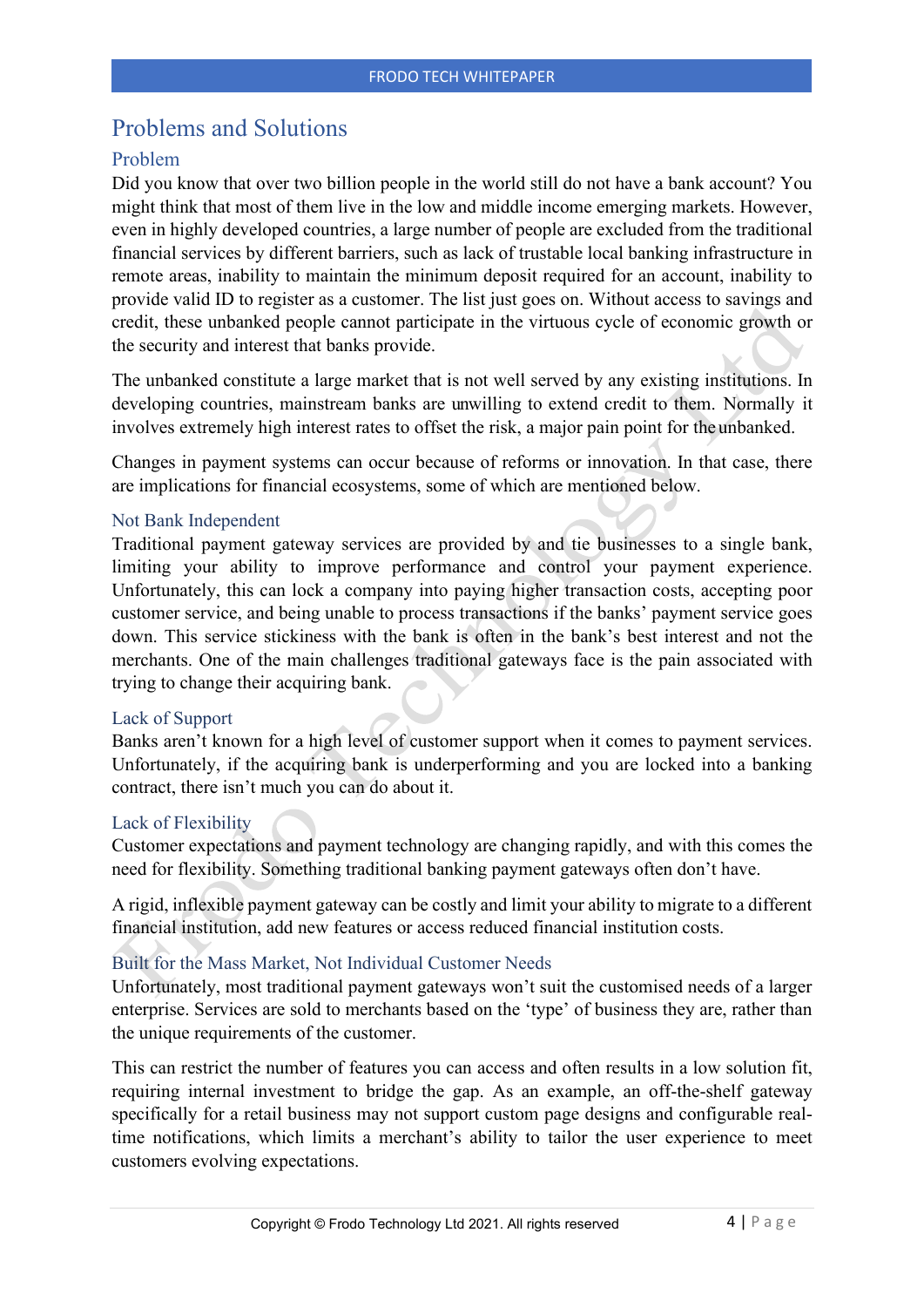#### More Reactive Than Innovative

Change within the payments industry is constant. The emergence of new payment channels and the ever-present threat of a data breach require an innovative approach. Unfortunately, traditional payment gateways cannot adapt and scale with changing needs. They often react slowly rather than being proactive and innovative.

#### <span id="page-5-0"></span>Solution

We are here to solve these types of problems with our services. Here are some of our solutions:

#### Peer-to-peer transactions

Merchants, retailers, and businesses receive payment directly from the customers across a peerto-peer system by integrating the payment gateway into their existing payment model. This attribute speeds up the transaction time and brings two major benefits; speedy transactions and secure access to the payment gateway.

#### No intermediaries

The cryptocurrency payment solutions eliminate the role of third parties and mediators from the payment system. So, the payment reaches the merchant directly from the customer's wallet, which avoids high transaction costs.

#### Cross-border transactions

While a fiat transaction requires several days to complete, the crypto transaction takes a few minutes. This faster transaction speed helps all sizes of businesses (small, medium, or large) to complete payments on import and export of goods quickly.

#### Easy integration

The payment gateway is easy to integrate into an existing application. Merchants can integrate the crypto plugin into their desired application and start accepting payments in cryptocurrency.

#### Real-time exchange

The crypto market is highly volatile, where the value of currencies can rise or fall quickly. In such scenarios, the real-time exchange feature makes the payment gateway capable of converting coins into fiat at any time.

#### OS Compatibility

The crypto payment gateway is fully compatible with different operating systems; Android, iOS, and Windows. Merchants don't need to configure their device or application specifications to integrate the payment gateway into it.

#### Auto Settlement option

With a flexible auto settlement option, one can easily connect the crypto payment gateway to exchange(s) to instantly convert cryptocurrencies into mainstream currencies, stable coins, or fiat. For example, the user can exchange coins for USD, TUSD, USDT, and USDC by integrating the crypto payment gateway to prominent crypto exchange platforms like Binance and Bittrex.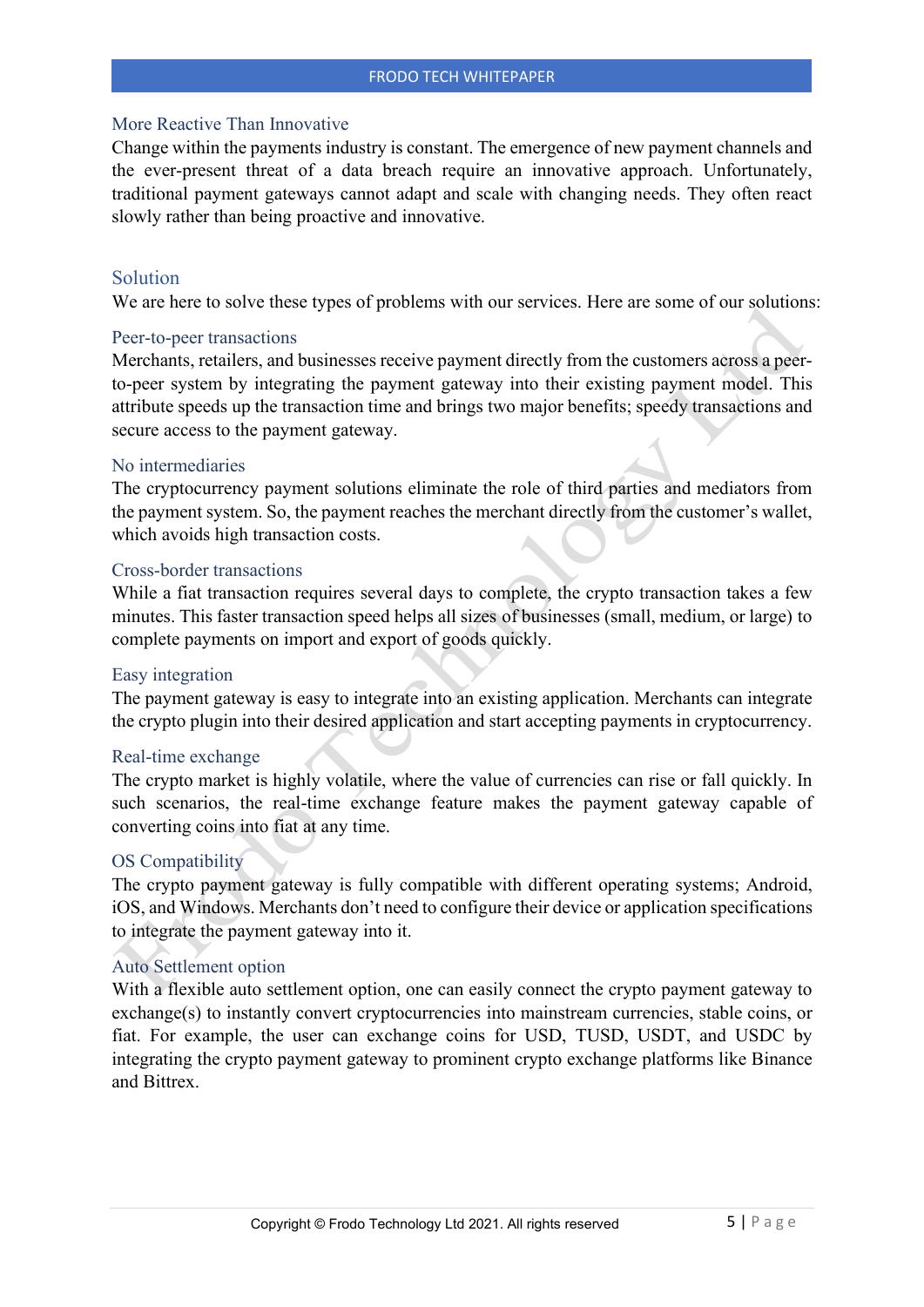#### No Need for KYC

With our no KYC platform, nobody has to reveal their identity, which means we don't have any geographical limitations. Merchants benefit from crypto payment and instant liquidity solutions, enabling them to receive new income streams.

#### <span id="page-6-0"></span>Why Frodo Tech?

The world of central decision-makers is coming to an end, and decisions must be made freely and by consensus. We are against governments, banks, and stock exchanges. We strongly believe in crypto-anarchism, in which protected anonymisation technologies, digital pseudonyms, and digital money are employed to circumvent state control - surveillance, censorship, and taxation. Thus we are crypto‐anarchists aiming at providing conditions for getting rid of state interference.

To this end, we are going toward balance and equity with access to modern global financial services by decentralising and eliminating cumbersome, slowing, restrictive governments, banks, and stock exchanges rules. We should not wait for the wave of change. We do not want to wait for the wave of changes to pass over us; we want to be Mainstream.

Indeed, we are a startup that wants to create an anonymous ecosystem over a blockchain to utilise blockchain technology as a financial tool in our life. We are here to solve some of the problems that exist in blockchain-based projects.

Banks and decentralised blockchains are vastly different. To see how a bank differs from Blockchain, let's compare the banking system to the implementation of Blockchain.

<span id="page-6-1"></span>Hours open:

- **Bank:** Typical brick-and-mortar banks are open from 9:00 am to 5:00 pm on weekdays.
- **Blockchain:** No set hours; open 24/7, 365 days a year.

#### <span id="page-6-3"></span><span id="page-6-2"></span>Transaction Fees:

- **Bank:**
	- o Card payments: This fee varies based on the card and is not paid by the user directly. Fees are paid to the payment processors by stores and are usually charged per transaction. The effect of this fee can sometimes make the cost of goods and services rise.
	- o Checks: can cost between \$1 and \$30, depending on your bank.
	- o ACH: ACH transfers can cost up to \$3 when sent to external accounts.
	- o Wire: Outgoing domestic wire transfers can cost as much as \$25. Outgoing international wire transfers can cost as much as \$45.
- **Blockchain:** has variable transaction fees determined by miners and users. This fee can range between \$0 and \$50, but users can determine how much of a fee they are willing to pay. This creates an open marketplace where users set their fee too low, their transactions may not be processed.

#### <span id="page-6-5"></span><span id="page-6-4"></span>Transaction Speed:

- **Bank:**
	- o Card payments: 24-48 hours
	- o Checks: 24-72 hours to clear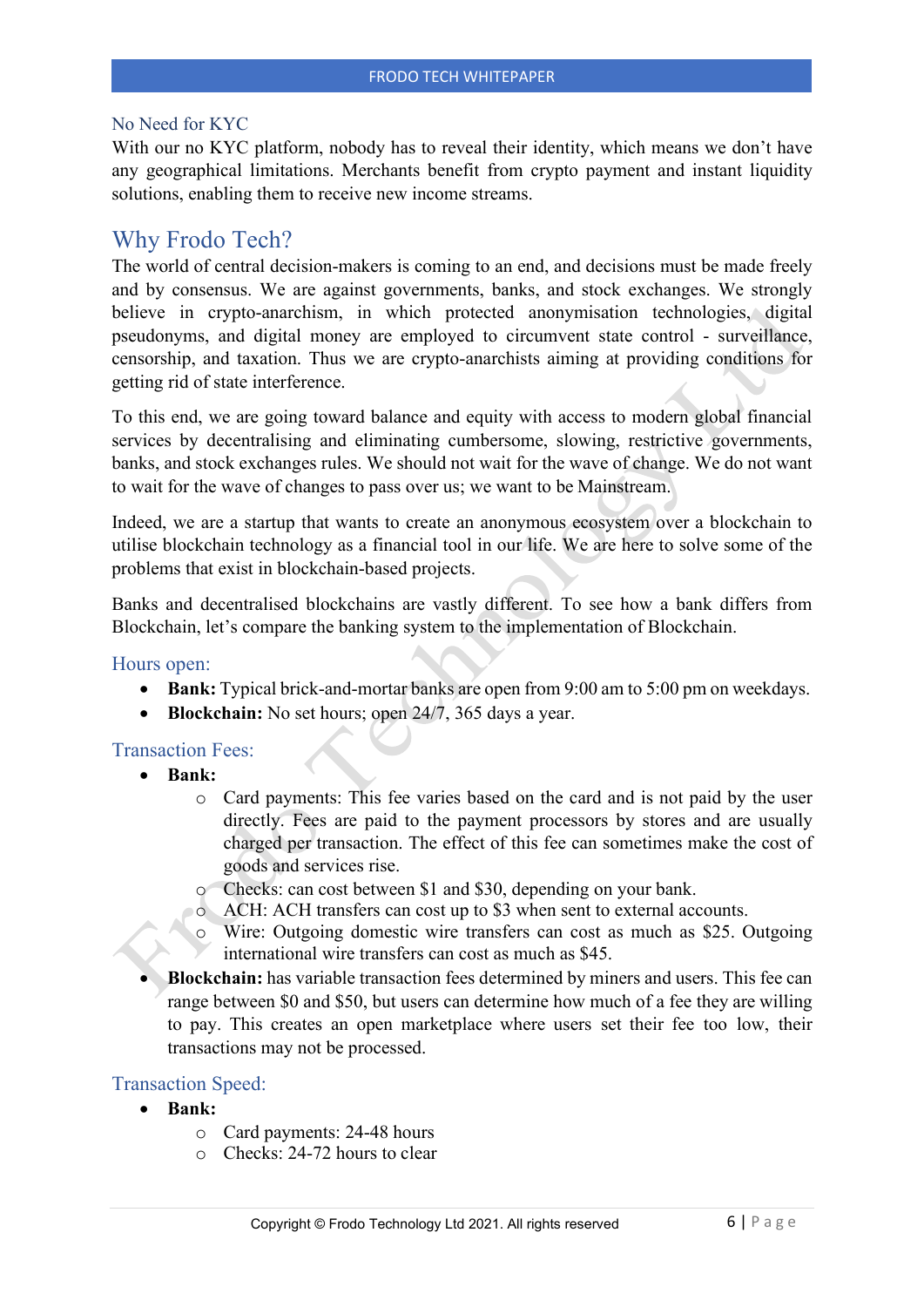- o ACH: 24-48 hours
- o Wire: Within 24 hours unless international (bank transfers are typically not processed on weekends or bank holidays)
- **Blockchain:** transactions can take as little as 15 minutes and as much as over an hour, depending on network congestion.

#### <span id="page-7-0"></span>Know Your Customer Rules:

- **Bank:** Bank accounts and other banking products require "Know Your Customer" (KYC) procedures. This means it is legally required for banks to record a customer's identification before opening an account.
- **Blockchain:** Anyone or anything can participate in a Blockchain network with no identification. In theory, even an entity equipped with artificial intelligence could participate.

#### <span id="page-7-1"></span>Ease of Transfers:

- **Bank:** Government-issued identification, a bank account, and a mobile phone are the minimum requirements for digital transfers.
- **Blockchain:** An internet connection and a mobile phone are the minimum requirements.

#### <span id="page-7-2"></span>Privacy:

- **Bank:** Bank account information is stored on the bank's private servers and held by the client. Bank account privacy is limited to how secure the bank's servers are and how well the individual user secures their own information. If the bank's servers were tobe compromised, then the individual's account would be as well.
- **Blockchain:** can be as private as the user wishes. All Blockchain is traceable, but it is impossible to establish who has ownership of Bitcoin if it was purchased anonymously. If Bitcoin is purchased on a KYC exchange, the Bitcoin is directly tied to the holder of the KYC exchange account.

#### <span id="page-7-3"></span>Security:

- **Bank:** Assuming the client practices solid internet security measures like using secure passwords and two-factor authentication, a bank account's information is only as secure as the bank's server that contains client account information.
- **Blockchain:** The larger the Blockchain network grows, the more secure it gets. The level of security a holder has with their own Blockchain is entirely up to them.

#### <span id="page-7-4"></span>Approved Transactions:

- **Bank:** Banks reserve the right to deny transactions for a variety of reasons. Banksalso reserve the right to freeze accounts. If your bank notices purchases in unusual locations or for unusual items, they can be denied.
- **Blockchain:** The Blockchain network itself does not dictate how Blockchain is used in any shape or form. Users can transact using the Blockchain in any way they see fit but should also adhere to the guidelines of their country or region.

#### <span id="page-7-5"></span>Account Seizures:

• **Bank:** Due to KYC laws, governments can easily track people's bank accounts and seize the assets within them for various reasons.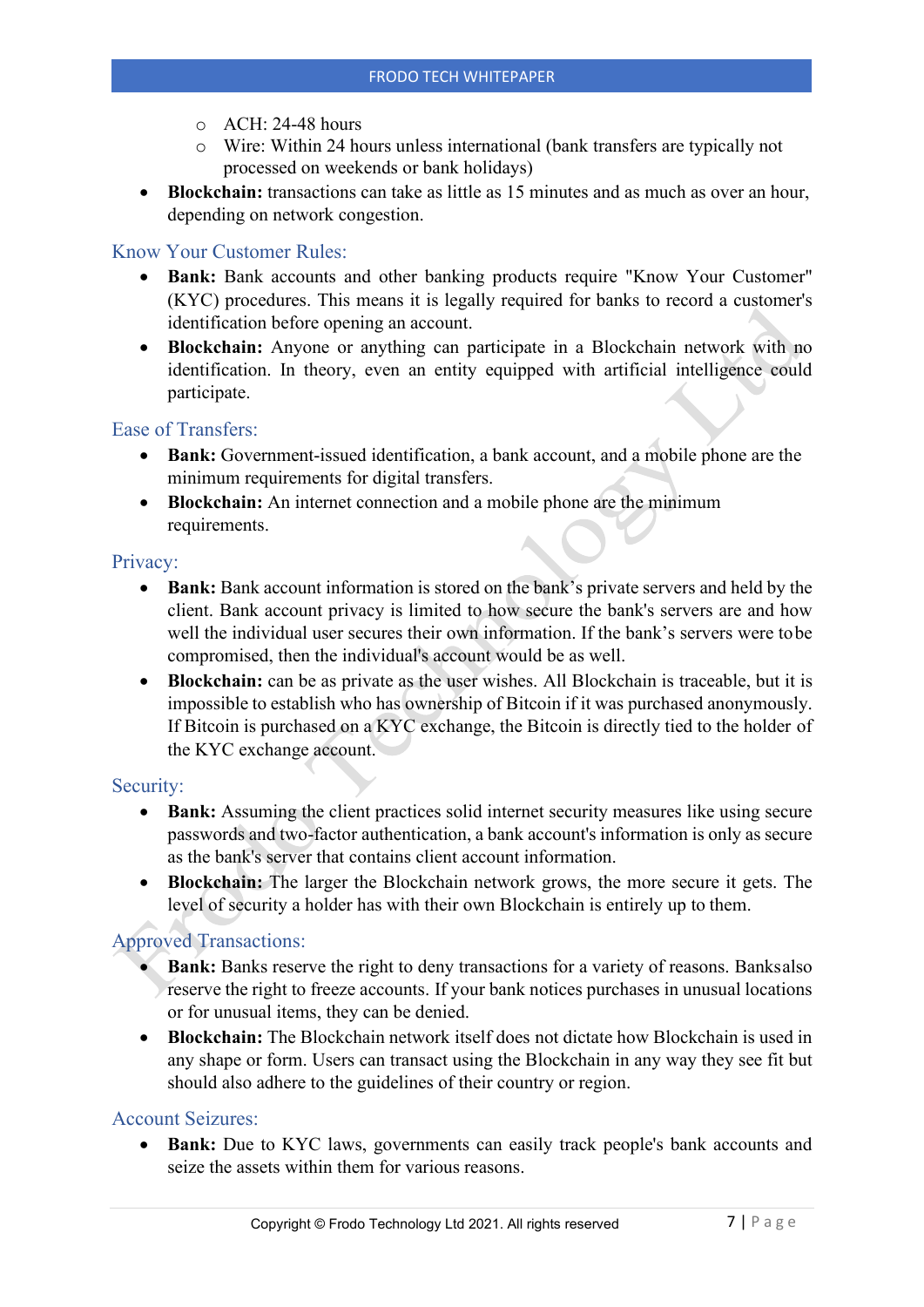• **Blockchain:** If the Blockchain is used anonymously, governments would have a hard time tracking it down to seize it.

## <span id="page-8-0"></span>Can Frodo Help To Fight Climate Change?

Many sceptics and environmentalists have raised concerns about Bitcoin's impact on climate and the environment. Bitcoin and other proof-of-work cryptocurrencies require large amounts of energy. By the latest estimates, the amount of energy needed for each transaction is enormous compared to traditional credit cards. According to some commentators, in the case of Bitcoin, every transaction consumes 980 kWh (kilowatt-hours), enough to power an average Canadian home for more than three weeks. In contrast, each Mastercard transaction is estimated to use just 0.0006 kWh. These astronomical energy costs are due to the competitive nature of proof-of-work blockchains. Instead of storing account balances in a central database, cryptocurrency transactions are recorded by a distributed network of miners, incentivised by block rewards. These specialised computers are engaged in a computational race to record new blocks, which can only be created by solving cryptographic puzzles. The mathematical puzzles to create blocks get more difficult as the price goes up, but transaction throughput remains constant. This means that the network will consume more computing power and energy to process the same number of transactions over time. According to researchers at the University of Cambridge, around 65% of Bitcoin mining takes place in China, which gets most of its electricity by burning coal. The primary source of electricity worldwide is a significant contributor to climate change due to the CO2 (carbon dioxide) that the process produces.

The creators of Frodo-tech have proposed a new digital currency called Frodo, along with the motto: "Put CO2 on the digital chain". The goal of Frodo-tech is to decarbonise the industry and achieve net-zero emissions in the global crypto industry. Frodo does not have mining, allowing transactions to be processed with the same energy requirements as an ordinary computer network. As a result, the currency has negligible environmental consequences.

Copyright © Frodo Technology Ltd 2021. All rights reserved 8 | P a g e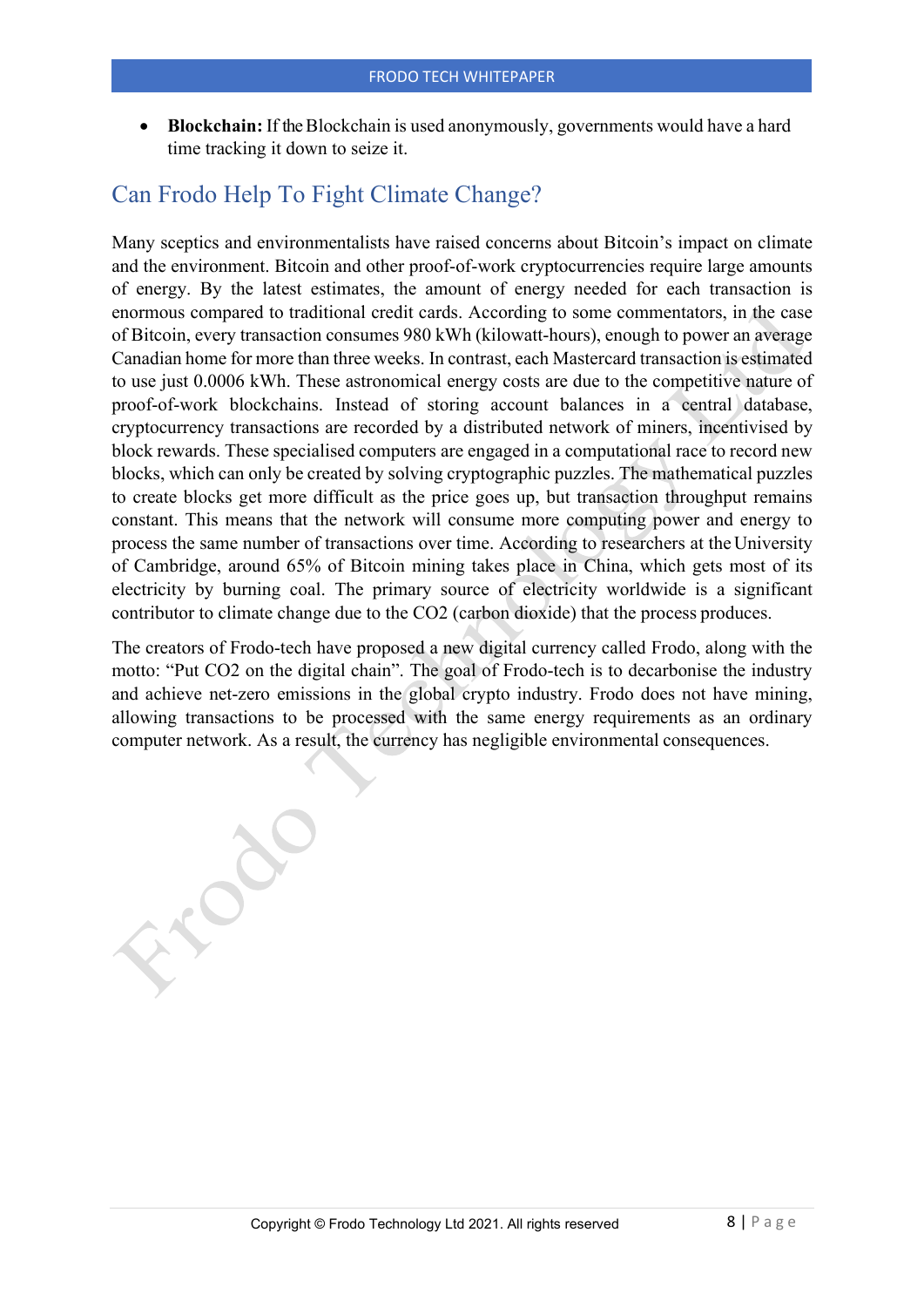## <span id="page-9-0"></span>**Products**

#### <span id="page-9-1"></span>Frodo Launchpad:

Launchpad is your entry into the Frodo Tech platform. It provides you with all the tools and accessories to our systems. By registering to the Launchpad system, you can check your balance, purchase Frodo tokens, add referrals, transfer funds, request the FPG (Frodo Payment Gateway), or connect to an exchange. The platform supports an automatic distribution mechanism and crypto payment gateway. It is a crowdfunding project where users can buy our ICO token with fiat or other cryptocurrencies. Every new announcement will be shown to the user through our social network and Launchpad platform.



#### <span id="page-9-2"></span>Frodo Customer Support (FCS):

FCS is simply how the support team manage the end-to-end delivery of support services to customers. This includes all the processes and activities to support services. The core concept of FCS is the belief that support should be delivered as a service.

There are five (5) primary areas to help and support our users:

- FCS online helpdesk
- FCS ticketing systems
- Online documentation
- 24/7 agent support
- FAQs

#### <span id="page-9-3"></span>Frodo Wallet:

The Frodo wallet is a native wallet to communicate to Blockchain and manage accounts and transactions. The Frodo wallet can cover most popular operating systems such as:

- $\sum$  Linux/Unix
- $\triangleright$  Windows
- > MacOSX
- > Android
- $\triangleright$  IOS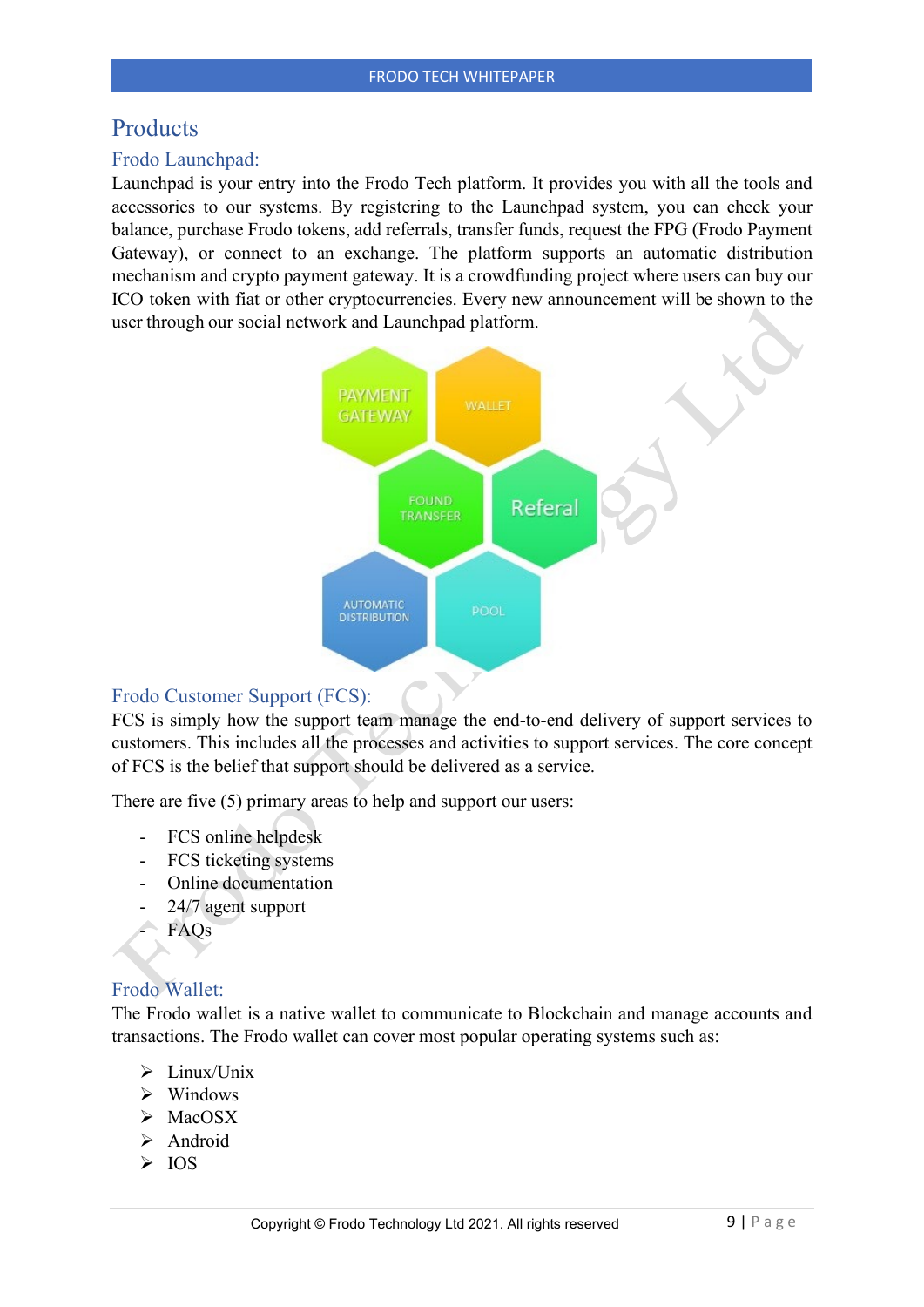#### You access your web –Wallet via: **https[://www.frodotech.com/wallet](http://www.frodotech.com/wallet)**

#### <span id="page-10-0"></span>Frodo Centralised Exchange – NO KYC (FCX):

FCX is a centralised platform where you can buy or sell digital assets. FCX enables the trading of fiat to cryptocurrency (and vice versa) and trades between different crypto-assets. Because we keep user privacy on our platform, both FCX and FDX do not require any types of KYC (optional). Decentralised platforms are slower than centralised ones. According to an analysis, centralised crypto exchanges take an average of 10 milliseconds to execute orders. In contrast, a decentralised exchange takes a minimum of 15 seconds to match and fill an order. A decentralised exchange can also take up to one minute to complete an order, which is a considerable amount of time compared to its centralised counterpart. We provide a userfriendly environment for our users with a small commission fee. We designed a cross-platform application that could be run in any environment such as:

- Web browsers
- Windows applications
- macOS
- Linux
- Android
- IOS

#### <span id="page-10-1"></span>**How it works:**

Using the FCX exchange is very simple. Registration in FCX only needs a valid email address. We will support spot, future, and margin trading. There is no need to have KYC in the FCX exchange.

#### <span id="page-10-2"></span>**Wallets:**

There will be four types of wallets in FCX:

- Main wallet to keep assets safe
- Trading wallet, which is used for spot trading
- Margin wallet
- Futures wallet

#### <span id="page-10-3"></span>**APIs:**

Users can use our API systems to connect external wallets or create a customised robot to connect to FCX

#### <span id="page-10-4"></span>**Multi-language Support:**

- **English**
- **M**aori
- **German**
- Spanish
- Arabic

#### <span id="page-10-5"></span>Frodo Decentralised Exchange (FDX):

In addition to supporting the issuing and movement of assets, the Frodo-tech network also acts as a decentralised distributed exchange that allows you to trade and convert assets on the network.

Decentralised exchanges (DEXs) enable users to buy and sell cryptocurrencies with one another without the need for brokers. Users merely need to connect their crypto wallet to a DEX, such as Uni swap or Pancake Swap, select their crypto-crypto trading pair of choice,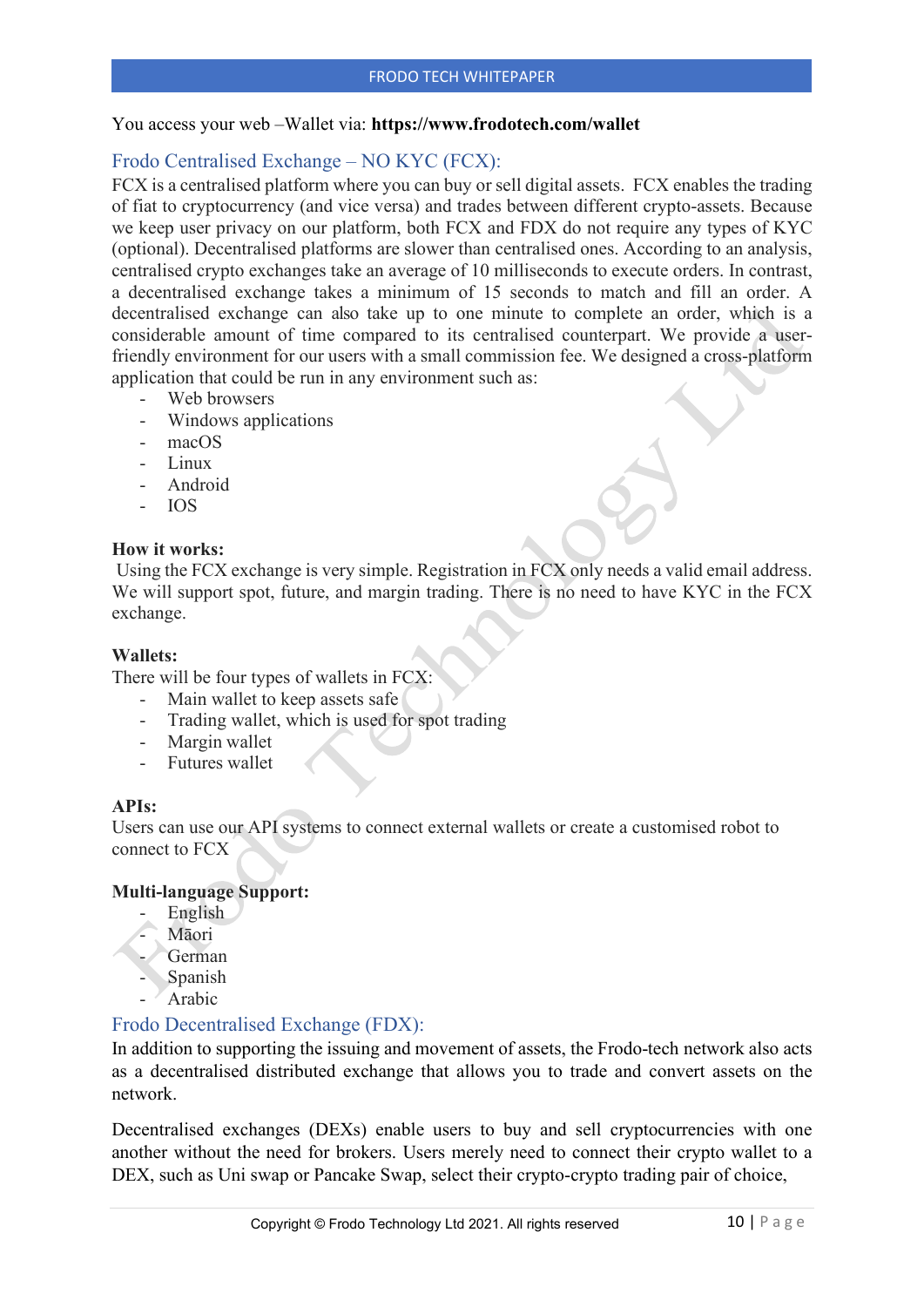such as between Bitcoin and Ethereum, enter the amount, and hit the swap button. There are many more coins and tokens available on these exchanges, making them ideal for adventurous investors.

Decentralised exchanges use several different protocols and mechanisms. Although this dynamic results in higher security and autonomy, it also results in disjointed liquidity across platforms. This lack of liquidity can deter institutional investors or wealthy independent traders who want to purchase a select crypto asset in large volumes.

The two obvious advantages of the Frodo swap are security and sovereignty. The fact that they are decentralised means no one entity can be hacked. Unfortunately, a centralised exchange is more vulnerable to exploits, which could affect its users. In addition, users retain access to their wallets and hence retain control of their own crypto holdings.

With Frodo swap systems, you can trade 24/7 with a small transaction fee and fast transaction times. We do not require KYC in our decentralised exchange, and we have the highest level of user privacy in our environment. Users can transfer any amount of Frodo coin from wallet to wallet without using a third party.

Without a doubt, this is the purest approach to decentralisation. There is absolutely no third party involved at any stage of trading. Everything is extremely transparent

Some of our Dex's benefits are:

- $\triangleright$  Better security (your keys, your coins)
- $\triangleright$  Generally, more choices (more obscure tokens/coins available on DEXes)
- $\triangleright$  No KYC
- $\triangleright$  Less prone to outages due to traffic (although fees/transaction times might go up)
- $\triangleright$  Less regulation (i.e. coins won't randomly disappear because of some bad news)

#### <span id="page-11-0"></span>Frodo Mainnet (Public Blockchain Network)

Mainnet is the term used to describe when a blockchain protocol is fully developed and deployed, meaning th[at cryptocurrency](https://academy.binance.com/en/articles/what-is-cryptocurrency) transactions are being broadcast, verified, and recorded on a distributed ledger technology (Blockchain). Usually, before the mainnet of a Blockchain project is launched, the team will set up an initial coin offering (ICO). This is an initial exchange offering (IEO) or any other means to help the project raise funds and grow their community. In Frodo Tech, the collected funds are used to develop the prototypes of the Blockchain network, which is then tested during the test net phase. After performing bug fixes and depending on the performance of the test net, our team will then launch the mainnet version of the Blockchain, which is fully deployed and functional. We have our dedicated network located in Auckland to keep all transaction records. Any company and startup can tokenise their securities with our platform. We give them the services of tokenising, whitepaper and business plan advice, and implementation for tokenising their assets.

#### <span id="page-11-1"></span>Frodo Native Coin (FNC):

A crypto token is a digital asset that is native to a cryptocurrency exchange. A crypto exchange may launch its own token for various reasons. To motivate clients, exchange owners often give tokens to users. With the Frodo native token, people can trade and pay fewer fees on our exchange. Some of our native token's benefits are: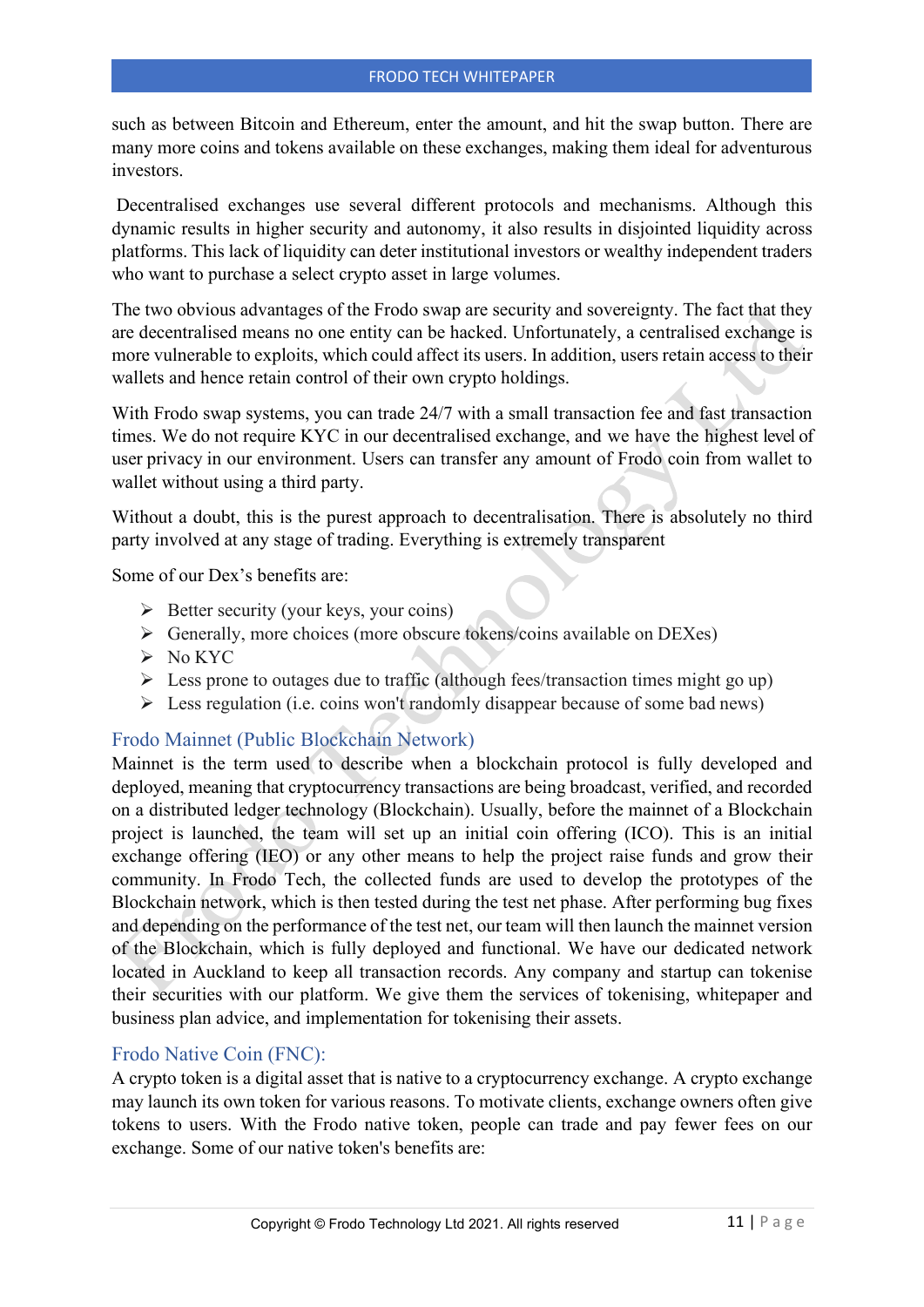- $\triangleright$  Frodo Tech Exchange fee discount
- $\triangleright$  FPG transaction fee discount
- $\triangleright$  Security token and stock trade commission discount
- $\triangleright$  Acceptable on the Frodo Tech payment gateway
- $\triangleright$  Ability to be listed on Frodo Tech's other trusty exchanges
- $\triangleright$  Discount on purchases or trades in the ecosystem
- $\triangleright$  potential value increases due to project growth

In the Frodo Tech ecosystem, you can use our crypto payment gateway on your website to provide an alternative payment method for your customers. With our centralised exchange, you can safely trade quickly and anonymously. In contrast, with our decentralised exchange, you can even launch your exchange and trade in a fully decentralised and peer-to-peer way.

#### <span id="page-12-0"></span>Frodo DeFi Lending (FDL):

The FDL platforms aim to offer crypto loans in a trustless manner, i.e., without intermediaries and allow usersto enlist their crypto coins on the platform for lending purposes. A borrower can directly take a loan through the decentralised platform known as P2P lending. The lending protocol also allows the lender to earn interest. Among all of the decentralised applications (DApps), DeFi has the highest lending growth rate and is the most prevalent contributor for locking crypto assets.



<span id="page-12-1"></span>*Figure 1: Compare Traditional vs Decentralised*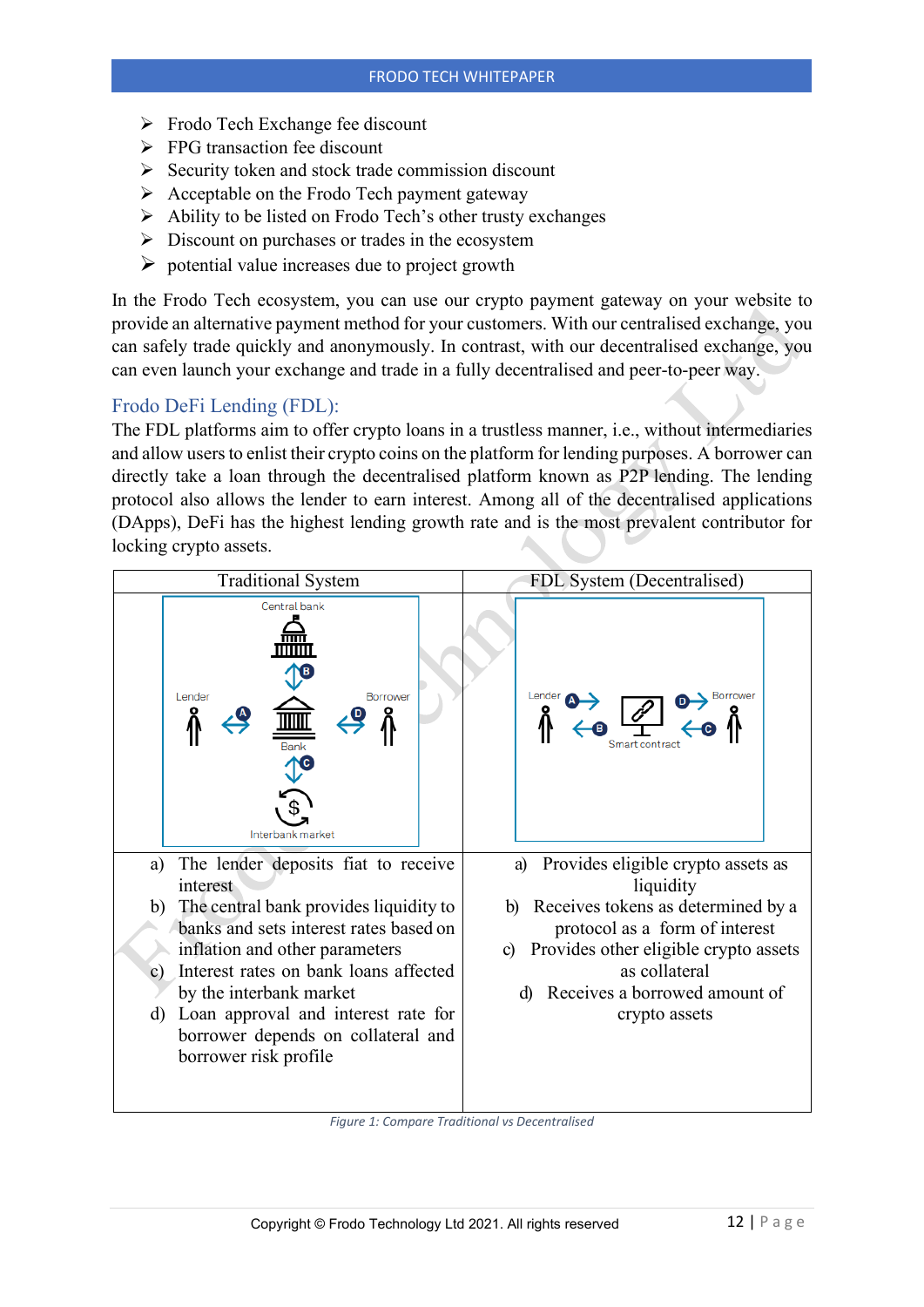By using FDL contracts, all merchants can provide loans for customers who want to use cryptocurrencies as security. All can be done anonymously since Frodo Tech is a No-KYC (anonymous) financial ecosystem.

#### <span id="page-13-0"></span>Frodo Payment Gateway (FPG):

The main business of Frodo Tech is to provide a fast, secure, and easy to use payment system. FPG can work similarly to an IPG (internet payment gateway), which can be added to your business to handle payment systems. The FPG does not require the KYC protocol. However, in a traditional IPG, all users must be verified by the banking system before making any transactions. Also, in FPG, users can transfer different types of crypto and are not limited to the traditional payment systems. In the FPG system, transaction speed is much higher than with a traditional IPG because there is no third party to confirm the transactions, and the process is done from wallet to wallet. Another advantage of using an FPG platform is anonymity. The customer buying pattern is a major threat to customer privacy. With anonymity in place, the buyers can be assured of their privacy. Anonymity is also an excellent advantage for vendors who sell digital products. Every Frodo user can use our FPG system without any limitation of resource or company registration and so on. FPG is open-source and under MIT licences, and there is no charging fee or setup fee.

#### <span id="page-13-1"></span>**Recurring**

The FPG has a customisation option for recurring payments, a type of repeating payment that's authorised by a customer and taken automatically according to a predetermined schedule. Once the customer grants the merchant permission to take a payment regularly, no more permissions are needed. Our users can select this option for any usual and repeating payments such as bills, subscriptions, and instalments.

#### <span id="page-13-2"></span>**How it works:**

The FPG include solutions for various platforms, like integration with e-commerce platforms like Shopify, PrestaShop, Magento, etc.; for payment through in-store [point-of-sale](https://www.investopedia.com/terms/p/point-of-sale.asp) (POS) systems, like Soft Touch and DC POS; and for direct payments from within the popular billing and accounting solutions, like Host Bill and Invoice Ninja. The FPG can also accept donations in cryptocurrencies through such services, including integration with donor services like NationBuilder and Targeted Victory. App developers can find ready-made functions and code libraries in Android SDK and iOS SDK. In addition, programming languages like Java, Perl, and PHP enable them to accept Bitcoin payments through their apps and portals.

Once the user clicks on the order checkout, the web browser encrypts all the payment details and sends them to the merchant's webserver through an SSL connection. The processing time is very fast, and the API has a call-back function and returns the payment details, and whether it was successful or not. An unsuccessful return either means the buyer did not have enough liquidity or rejected the transaction. The merchant wallet will immediately charge once the process of payment is done.

#### Frodo NFTs Marketplace (FNM)

NFT stands for "non-fungible token". At a basic level, an NFT is a digital asset that links ownership to unique physical or digital items, such as works of art, real estate, music, or videos. NFTs can be considered modern-day. They're bought and sold online and represent digital proof of ownership of any given item. NFTs are securely recorded on a blockchain — the same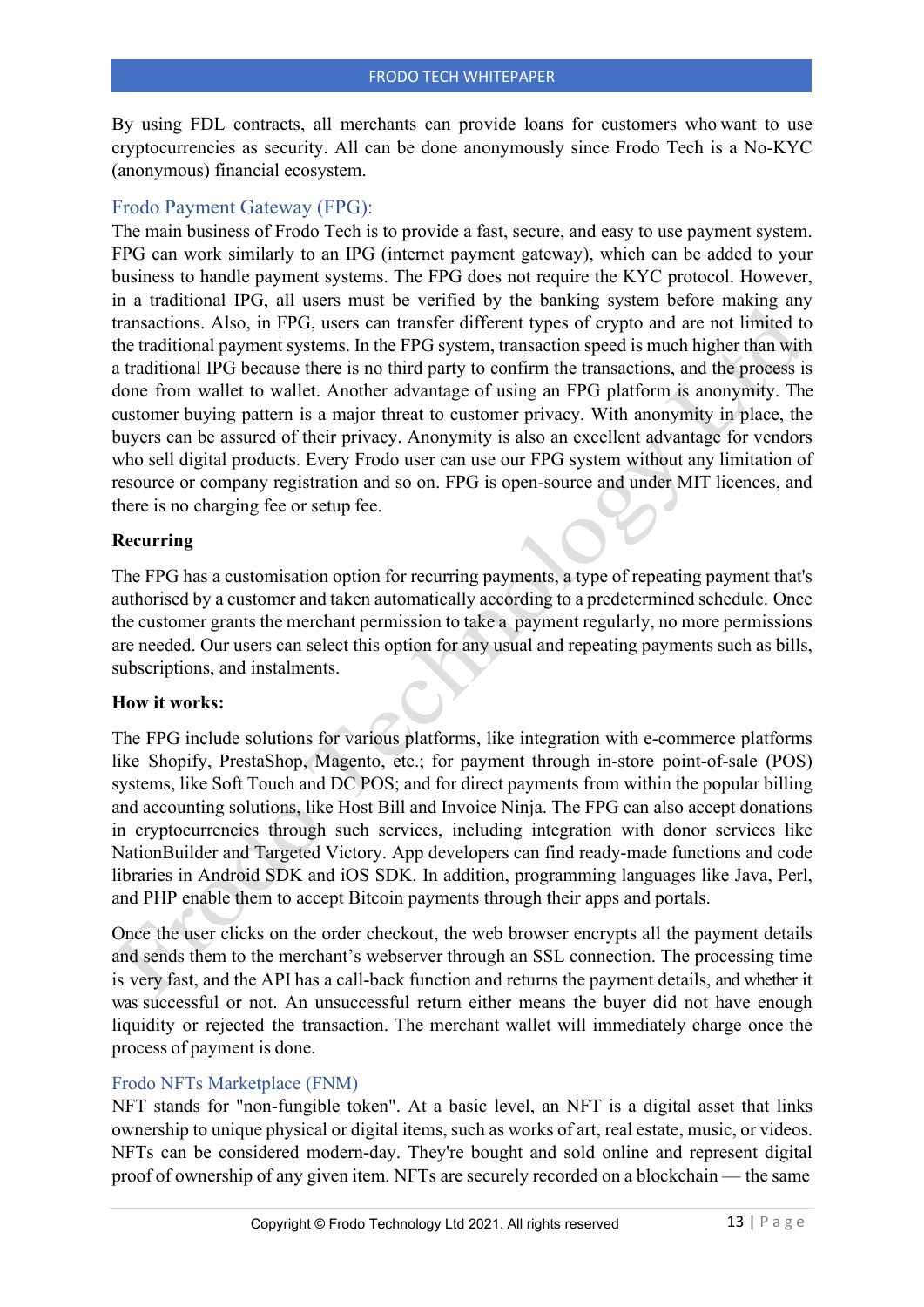technology behind cryptocurrencies — which ensures the asset is one-of-a-kind. The technology can also make it difficult to alter or counterfeit NFTs.

The FNM platform allows digital collectors to buy, sell, and create their own tokens representing ownership of unique, tangible, and intangible items. More information about Frodo Tech's NFTs will be announced once the project development is finished. We have targeted unique markets, and only the management teams have detailed information.

## <span id="page-14-0"></span>Supply and ICO (Tokenomics)

The total supply is **85,000,000,000** units, and the supply will be distributed as follows:

| <b>Supply Divisibility</b> | Percentage |
|----------------------------|------------|
| <b>Supply Reserve</b>      | 11.00%     |
| Public sale                | 15.00%     |
| Private sale               | 4.50%      |
| Ecosystem                  | 20.00%     |
| Early Advisor              | 4.50%      |
| <b>Future Advisor</b>      | 5.00%      |
| Marketing                  | 20.00%     |
| Team                       | 15.00%     |
| Rewards                    | 5.00%      |

*Table 1: Supply Distribution*

#### <span id="page-14-1"></span>Frodo Tech Total Supply

Here is the whole supply chart.





#### <span id="page-14-2"></span>Frodo Tech Sales Events

- Public Sales 20.0%
	-
	- $\circ$  Pre ICO 4.5%<br>  $\circ$  ICO 1<sup>st</sup> Round ICO  $1<sup>st</sup>$  Round 6.8%
	- o ICO 2nd Round 5.0%
	- o ICO 3rd Round 3.7%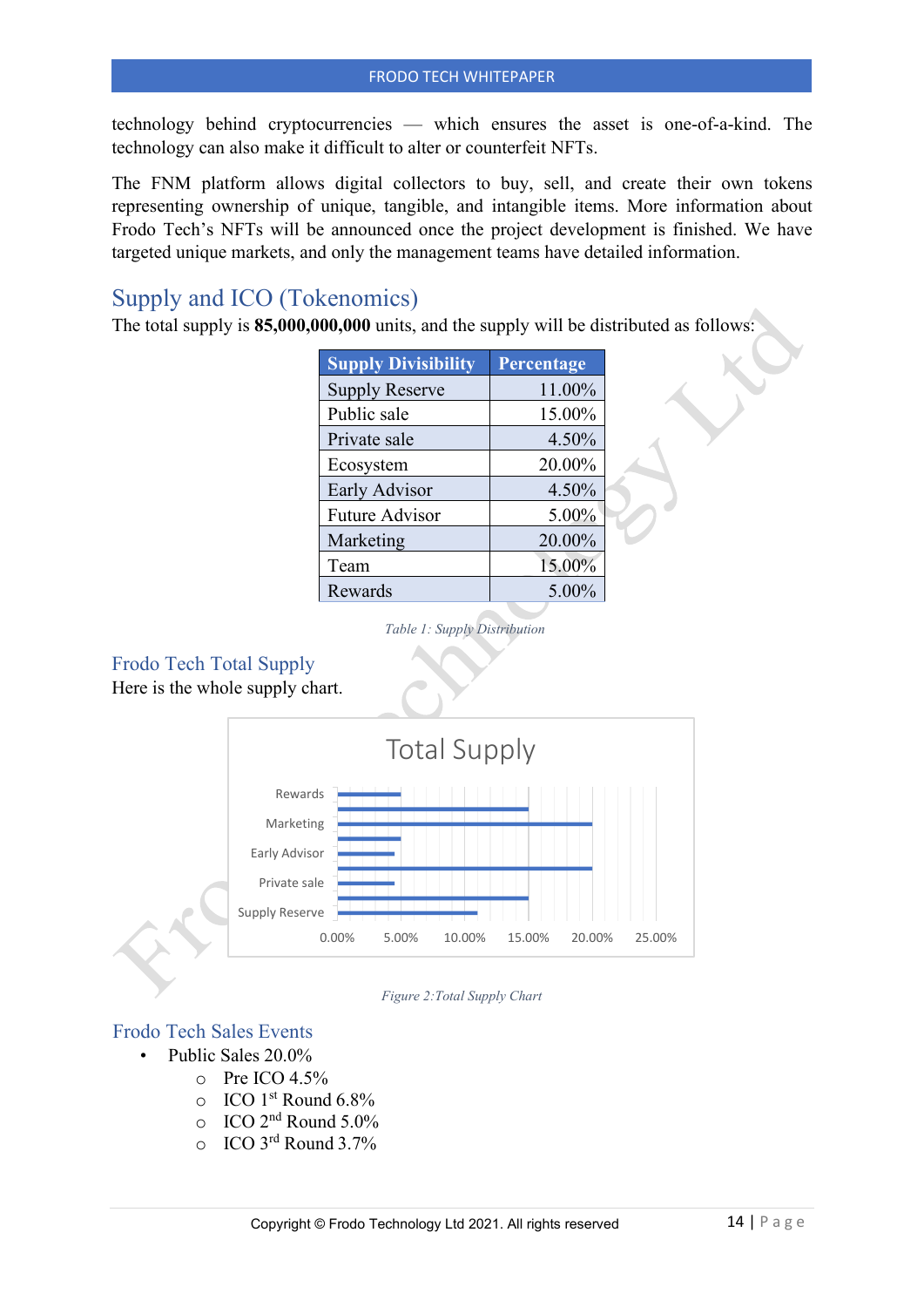

<span id="page-15-2"></span>Private Sale 4.5%



#### <span id="page-15-3"></span><span id="page-15-0"></span>Frodo Tech Ecosystem

We plan to nominate 20 percent of the total supply for development, infrastructure, etc., which will assist in growing Frodo Tech.

#### <span id="page-15-1"></span>Frodo Tech Rewards

Three and a half percent of the total supply will be paid as bonuses/gifts as an incentive to move over time.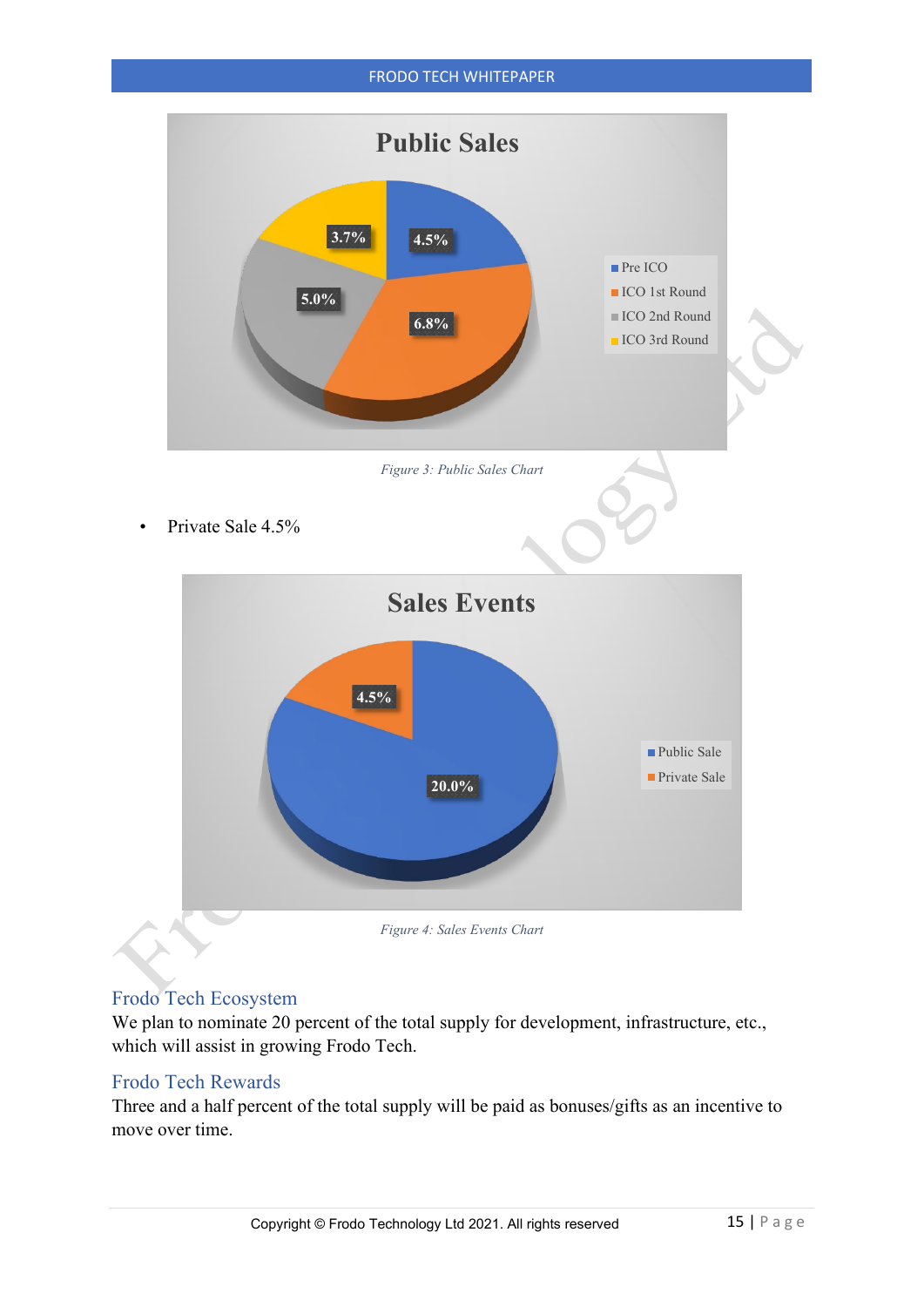#### <span id="page-16-0"></span>Frodo Tech Initial Coin Offering(ICO) Stages

Frodo Tech will provide a new ICO mechanism where the Frodo Tech Token (Frodo) price will increase in stages by 15 percent.

#### <span id="page-16-1"></span>**ICO structure:**

- Number of stages: **52**
- Frodo price increase per stage: **15 %**
- First Stage Cap: **\$3,000**
- Last Stage Cap: **\$614,601**
- Initial stage Frodo price: **\$0.000019**
- Final stage Frodo price: **\$0.023678**
- Total Soft Cap: **\$650,000.00**
- Total Hard Cap: **\$6,174,609**

|  | <b>Stage</b> | <b>USD</b> | <b>USD</b> per 1 FRDX |
|--|--------------|------------|-----------------------|
|  | Stage 1      | \$3,000    | \$0.000019            |
|  | Stage 2      | \$3,330    | \$0.000022            |
|  | Stage 3      | \$3,696    | \$0.000025            |
|  | Stage 4      | \$4,103    | \$0.000029            |
|  | Stage 5      | \$4,554    | \$0.000033            |
|  | Stage 6      | \$5,055    | \$0.000038            |
|  | Stage 7      | \$5,611    | \$0.000044            |
|  | Stage 8      | \$6,228    | \$0.000051            |
|  | Stage 9      | \$6,914    | \$0.000058            |
|  | Stage 10     | \$7,674    | \$0.000067            |
|  | Stage 11     | \$8,518    | \$0.000077            |
|  | Stage 12     | \$9,455    | \$0.000088            |
|  | Stage 13     | \$10,495   | \$0.000102            |
|  | Stage 14     | \$11,650   | \$0.000117            |
|  | Stage 15     | \$12,931   | \$0.000134            |
|  | Stage 16     | \$14,354   | \$0.000155            |
|  | Stage 17     | \$15,933   | \$0.000178            |
|  | Stage 18     | \$17,685   | \$0.000204            |
|  | Stage 19     | \$19,631   | \$0.000235            |
|  | Stage 20     | \$21,790   | \$0.000270            |
|  | Stage 21     | \$24,187   | \$0.000311            |
|  | Stage 22     | \$26,847   | \$0.000358            |
|  | Stage 23     | \$29,801   | \$0.000411            |
|  | Stage 24     | \$33,079   | \$0.000473            |
|  | Stage 25     | \$36,717   | \$0.000544            |
|  | Stage 26     | \$40,756   | \$0.000625            |
|  | Stage 27     | \$45,240   | \$0.000719            |
|  | Stage 28     | \$50,216   | \$0.000827            |
|  | Stage 29     | \$55,740   | \$0.000951            |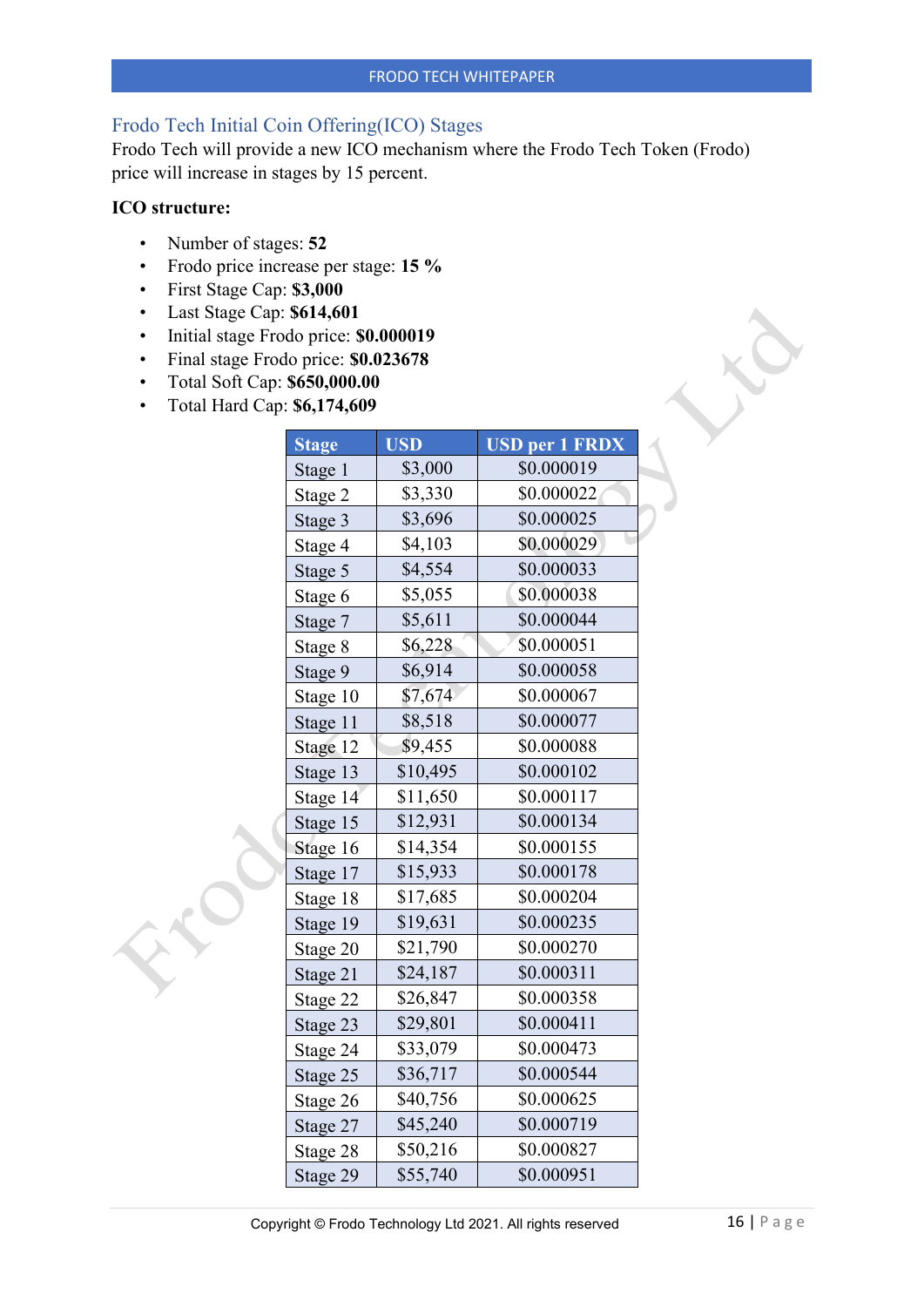|          | <b>FRODO TECH WHITEPAPER</b> |             |
|----------|------------------------------|-------------|
| Stage 30 | \$61,871                     | \$0.001094  |
| Stage 31 | \$68,677                     | \$0.001258  |
| Stage 32 | \$76,231                     | \$0.001447  |
| Stage 33 | \$84,617                     | \$0.001664  |
| Stage 34 | \$93,925                     | \$0.001913  |
| Stage 35 | \$104,256                    | \$0.002200  |
| Stage 36 | \$115,725                    | \$0.002530  |
| Stage 37 | \$128,454                    | \$0.002910  |
| Stage 38 | \$142,584                    | \$0.003346  |
| Stage 39 | \$158,268                    | \$0.003848  |
| Stage 40 | \$175,678                    | \$0.004426  |
| Stage 41 | \$195,003                    | \$0.005089  |
| Stage 42 | \$216,453                    | \$0.005853  |
| Stage 43 | \$240,263                    | \$0.006731  |
| Stage 44 | \$266,692                    | \$0.007740  |
| Stage 45 | \$296,028                    | \$0.008901  |
| Stage 46 | \$328,591                    | \$0.010237  |
| Stage 47 | \$364,736                    | \$0.011772  |
| Stage 48 | \$404,857                    | \$0.013538  |
| Stage 49 | \$449,391                    | \$0.015569  |
| Stage 50 | \$498,824                    | \$0.017904  |
| Stage 51 | \$553,694                    | \$0.020589  |
| Stage 52 | \$614,601                    | \$0.023678  |
| Total    |                              | \$6,174,609 |

#### <span id="page-17-0"></span>Token Burn

On the whole, token burn is a deflationary measure helping to increase the token value and retain the confidence of the token holders. This strategy allows reducing the total supply and thus increasing the market value of tokens. Frodo Tech will have a token burn strategy to decrease the total supply and to prevent price dumping.The details about our strategy will be shared with our community through our social networks.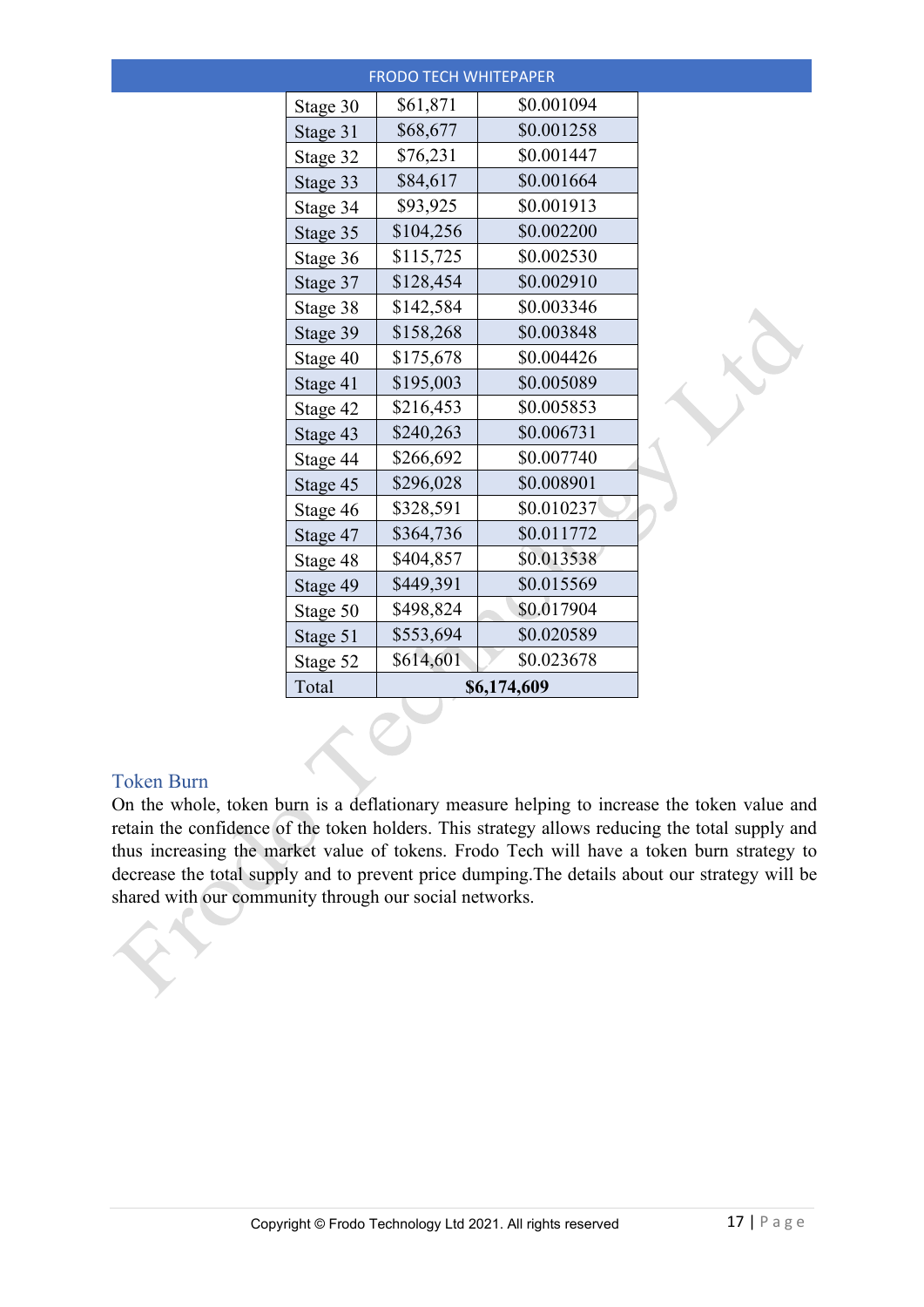## <span id="page-18-0"></span>Roadmap

4th Quarter 2020

- Setup business development team (Blockchain)
- Prepare a strategic plan for the next three years
- Idea and concept generation (FPG, ....)

#### 1st Quarter 2021

- Mission, Vision, initial strategy, milestones
- Market research and analysis
- Research on Blockchain networks
- Releasing Whitepaper

#### 2nd Quarter 2021

- Setup development team
- Launching social network
- Launching official website and channels
- Frodo Launchpad development

3rd Quarter 2021

- Find private investor
- Token Generation on Binance Smart Chain Networks
- Security audit
- Marketing strategy

4th Quarter 2021

- Frodo Launchpad release (include testing)
- Frodo Customer Support release
- ICO Crowdfunding (Pre-sale)
- ICO listing
- Digital marketing

1<sup>st</sup> Ouarter 2022

- FPG development
- FCX development
- Expand marketing fund
- Social marketing
- Marketing campaign
- IEO listing

2nd Quarter 2022

- Extend development and marketing teams
- Exchange listing
- Set up a team of an expert trader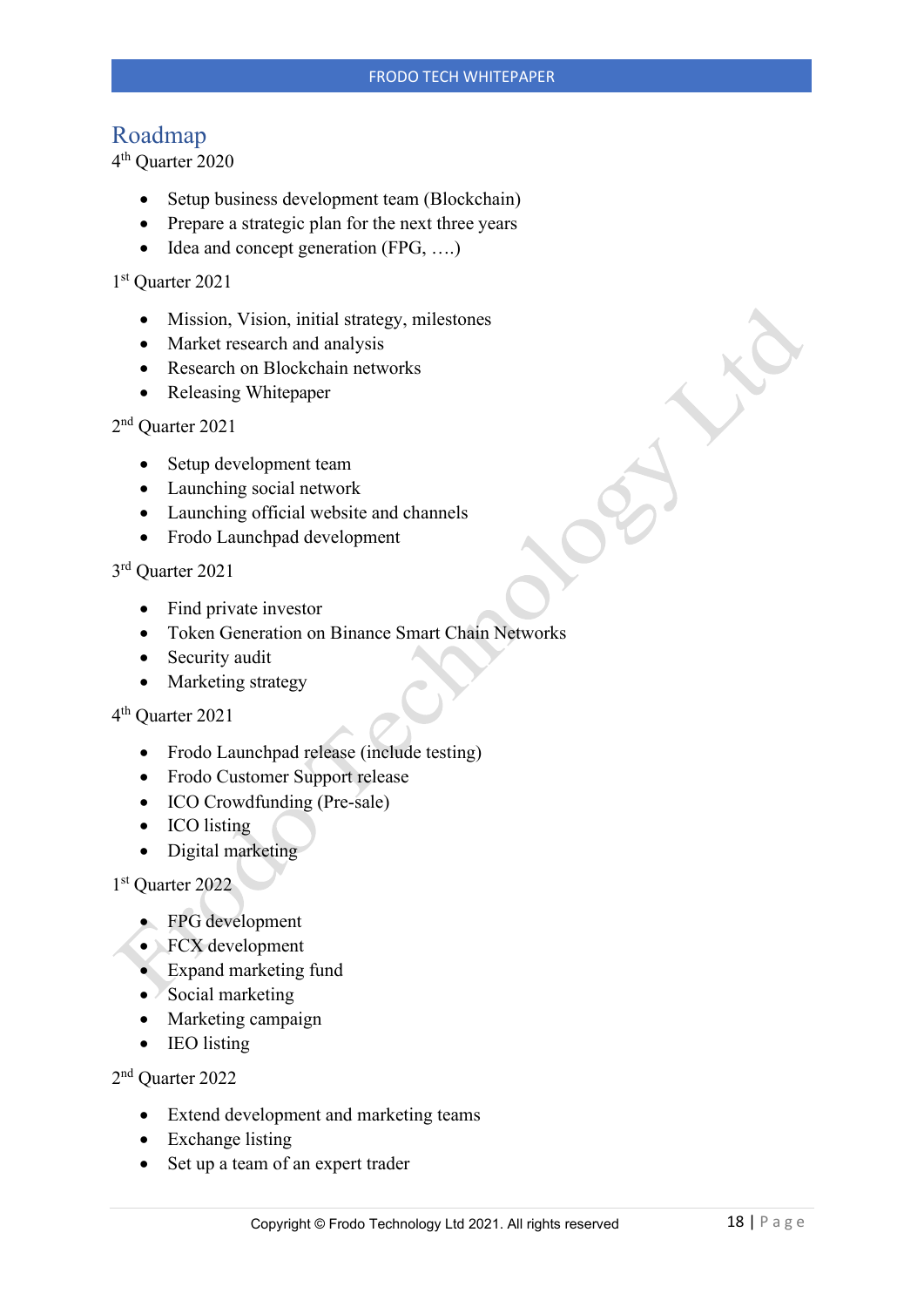- Launching basic FPG (Web app)
- FCX development
- Internal security audit and bug fixing

3rd Quarter 2022

- More exchange listings
- FCX development
- Mobile App development(Android, IOS)
- FPG API documentation release (Advanced features)
- Frodo NFT marketplace development
- Frodo Native Coin(FNC) development

4th Quarter 2022

- FCX release
- Frodo NFT marketplace development
- Internal security audit and bug fixing
- Expand marketing fund

1<sup>st</sup> Ouarter 2023

- Release Frodo NFT marketplace
- More coin to support on FCX
- FDX design
- Main-net design

2nd Quarter 2023

- FDX release
- Main-net release
- Marketing campaign
- Frodo Forex Bridge development

3rd Quarter 2023

- Marketing campaign
- FFB release
- Frodo NFT announcement

#### 4th Quarter 2023

- Marketing campaign
- Frodo VIP gathering
- Improvement
- New idea generation
- Prepare a strategic plan for the next three years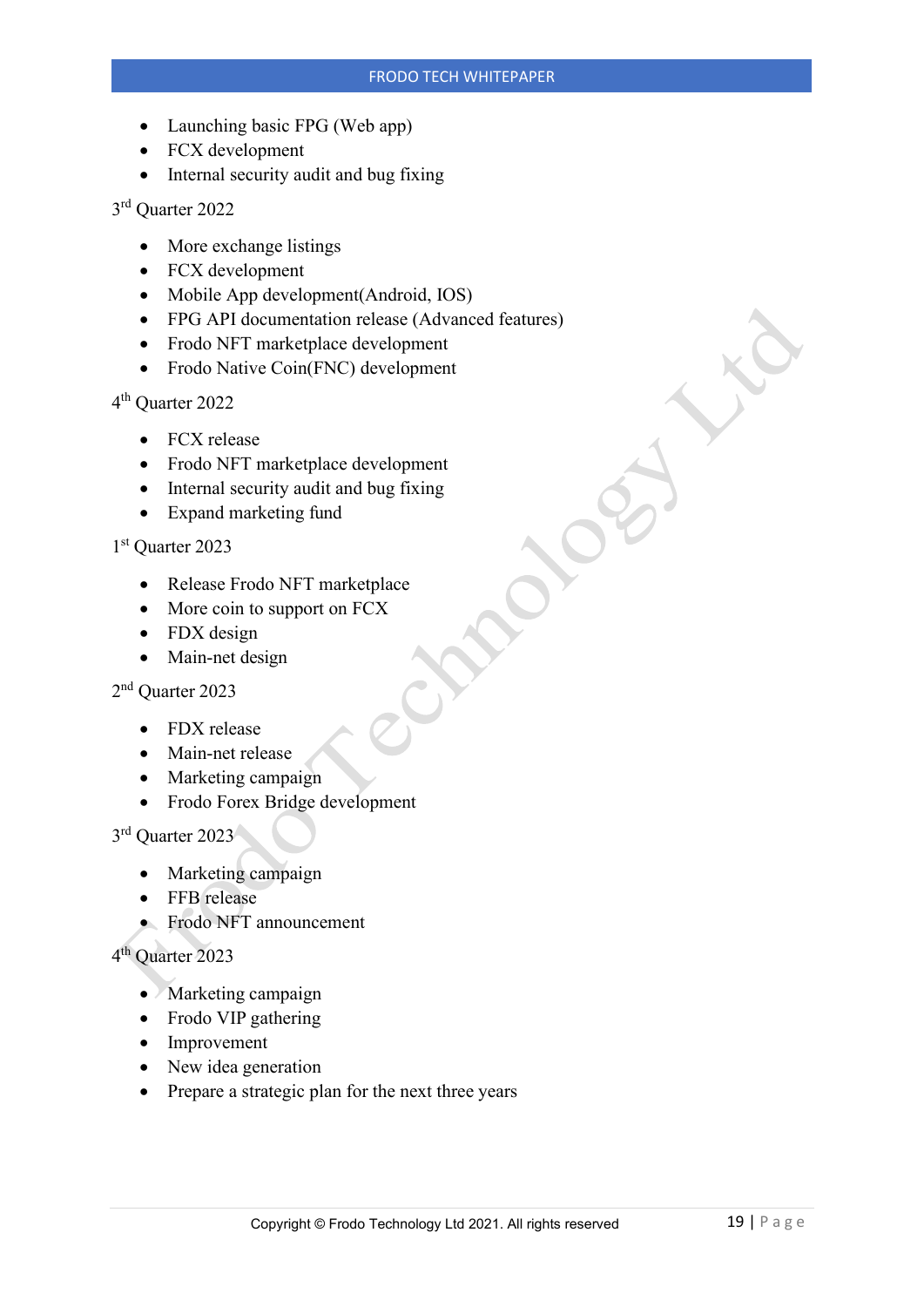#### <span id="page-20-0"></span>Risks

There are some risks, but we are doing our best to manage them well. Cryptocurrency trading can be hazardous. Cryptocurrency trading may not generally be appropriate, particularly with funds drawn from retirement savings, student loans, mortgages, emergency funds, or funds set aside for other purposes. Cryptocurrency trading can lead to significant and immediate financial losses. The volatility and unpredictability of cryptocurrency's price relative to fiat currency may result in consequential loss over a short period. Transactions in cryptocurrency may be irreversible, and, accordingly, losses due to fraudulent or accidental transactions may not be recoverable.

Purchasing cryptocurrencies comes with several risks, including volatile market price swings or flash crashes, fraud, market manipulation, and cybersecurity risks. In addition, cryptocurrency markets and exchanges are not regulated with the same control or customer protections available in equity, options, futures, or foreign exchange investing. As a result, there is no assurance that a person who accepts cryptocurrency as payment at present will continue doing so in the future.

Before investing in a blockchain project, investors must be aware of all the risks involved in this project or others. Furthermore, they must accept that investing in the Frodo Tech project may be a high risk of losing money. Investing in Frodo Tech is no exception to the risks mentioned above. Also, The project roadmap may change for any reason without any notice.

## <span id="page-20-1"></span>Frodo Tech Risk Assessment

Two kinds of security risks exist.

- Application-based security issues
- Blockchain-based security issues

#### <span id="page-20-2"></span>Application-Based Security Issues

All applications are coded by a professional team, including software engineers and testers. Everything will be thoroughly tested and analysed before the official release. In addition, there is a highly skilled team to debug and patch the applications if something goes wrong.

A wallet application uses secure encryption algorithms, standard and secure communication protocols. The code reviews for security and optimisation during development.

Also, we have further security, such as:

- MFA (Multi-Factor Authentication)
- Hardened servers and infrastructure
- 24/7 monitoring
- Anti-cheat/bot system
- Multi-layer management
- Secure mechanisms to handle the hot-wallets and the cold-wallets

#### <span id="page-20-3"></span>Blockchain-based security issues

We are aimed at building a secure, fast, and high scalable Blockchain as main-net. We are aware of security issues like the fifty-one percent attack, Sybil attack, Eclipse attack, double spending, etc.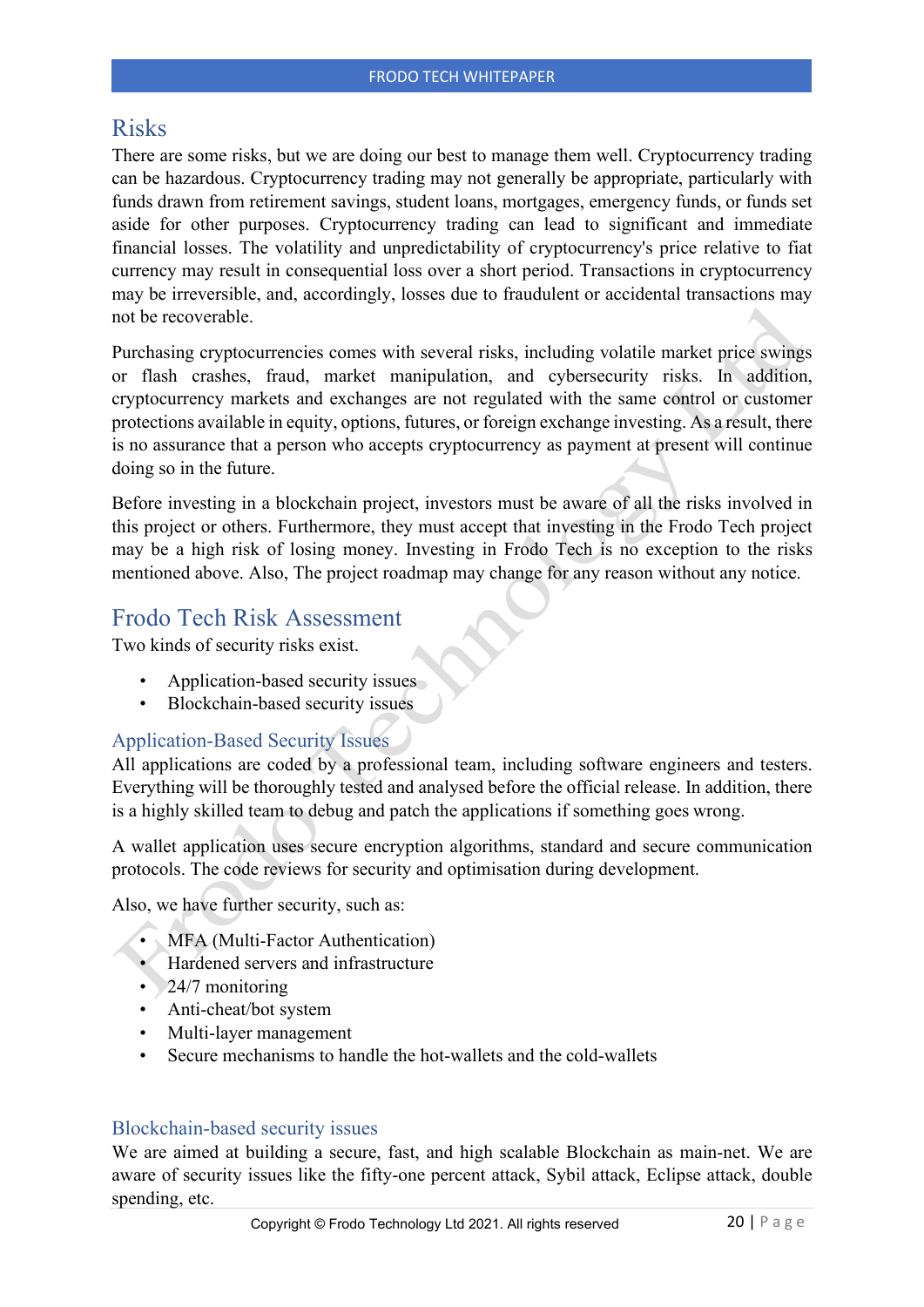A lot of parameters are considered to make sure our Blockchain is safe and fast.

One of the most critical parts of our system is its consensus algorithm which is based on Proof of Stake (PoS), meaning that to make attacks like "%51", the attacker should control over %50 of the network, which means that the attacker must own a lot of Frodo Tech tokens as a stake. Fortunately, this is impossible since Frodo Tech tokens will be distributed among people and the foundation.

## <span id="page-21-0"></span>Regulation

Since we are not physically located in any country, there will be no legal issues to worry about. However, our lawyer team is always ready to solve anything we face.

## <span id="page-21-1"></span>Long Term Development

Since Frodo Tech is well funded and uses a proper strategy within a professional team, there will be no problem to worry about development.

## <span id="page-21-2"></span>Legal Disclaimer and Disclosures

Crypto / digital asset trading is hazardous and highly volatile. You should neverinvest more than you can afford to lose. Risks associated with the Frodo Tech token may lose up to the total value of the funds. The Binance Smart Chain Blockchain network, like all existing ones, is a high-risk investment. Frodo Tech token participants assume the risk associated with project development and deployment.

This document (White Paper) is for information purposes only and may be subject to change. Therefore, we cannot guarantee the accuracy of the statements made or conclusions reached in this White Paper. We expressly disclaim all representations and warranties (whether express or implied by statute or otherwise) whatsoever, including but not limited to:

- ► any terms or warranties relating to merchantability, fitness for a particular purpose, suitability, wage, title or non-infringement;
- ► that the contents of this document are accurate and free from any errors; and
- $\blacktriangleright$  that such contents do not infringe any third-party rights.

We shall have no liability for damages of any kind arising out of use, reference to or reliance on the contents of this White Paper, even if advised of the possibility of damages arising.

This White Paper shall not and cannot be considered as an invitation to enter into an investment. It does not constitute or relate in any way, nor should it be considered an offering ofsecurities in any jurisdiction. The White Paper does not include nor contain any information or indication that might be considered a recommendation or that might be used to base any investment decision.

This White Paper does not constitute an offer or an invitation to sell shares, securities or rights belonging to Frodo Tech or any related or associated company.

No regulatory authority has examined or approved any of the information set out in this White Paper. No such action has or will be taken under any jurisdiction's laws, regulatory requirements, or rules. The publication, distribution or dissemination of this White Paper does not imply that applicable laws or regulatory requirements have been complied with.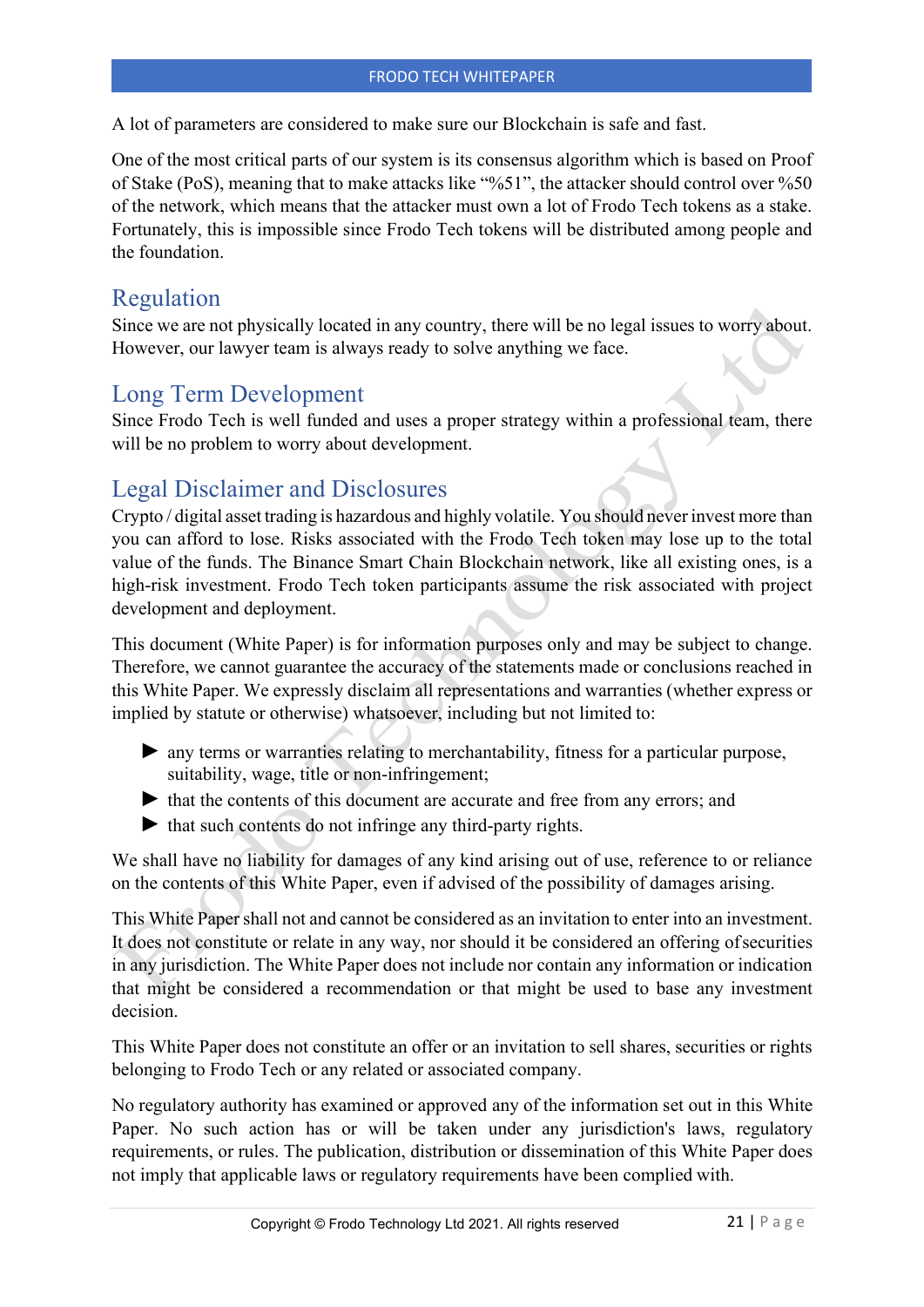This document is intended for people who have experience purchasing blockchain tokens. If you have not regularly participated in previous token sales nor fully understand the risks associated with it, we strongly advise against participating in the Frodo Tech sale. Each participant fully accepts any risks associated with the process of the token sales, distribution and accepts that no guarantees will be made for the tradability of the token, nor protection against the exposure of volatility which may occur, resulting in a large difference in the value between the purchase date and the date tokens are tradable. By participating in the Frodo Tech Ecosystem and acquiring Frodo Tech tokens, you acknowledge that the primary function of the Frodo Tech token is enabling the Frodo Tech Ecosystem and not being a value storage asset.

Also, you accept that blockchain tokens inherently come with significant risks, such as loss of value, theft, hacking or other complete loss of tokens, loss of usability and security and other weaknesses in Frodo Tech or third-party software. Please be aware that it is your own responsibility to adequately hold, store, and trade the Frodo Tech tokens, for instance, by choosing a compatible wallet. If you do not fully understand these risks and obligations, we encourage you to become informed or obtain relevant counsel or to abstain from any involvement.